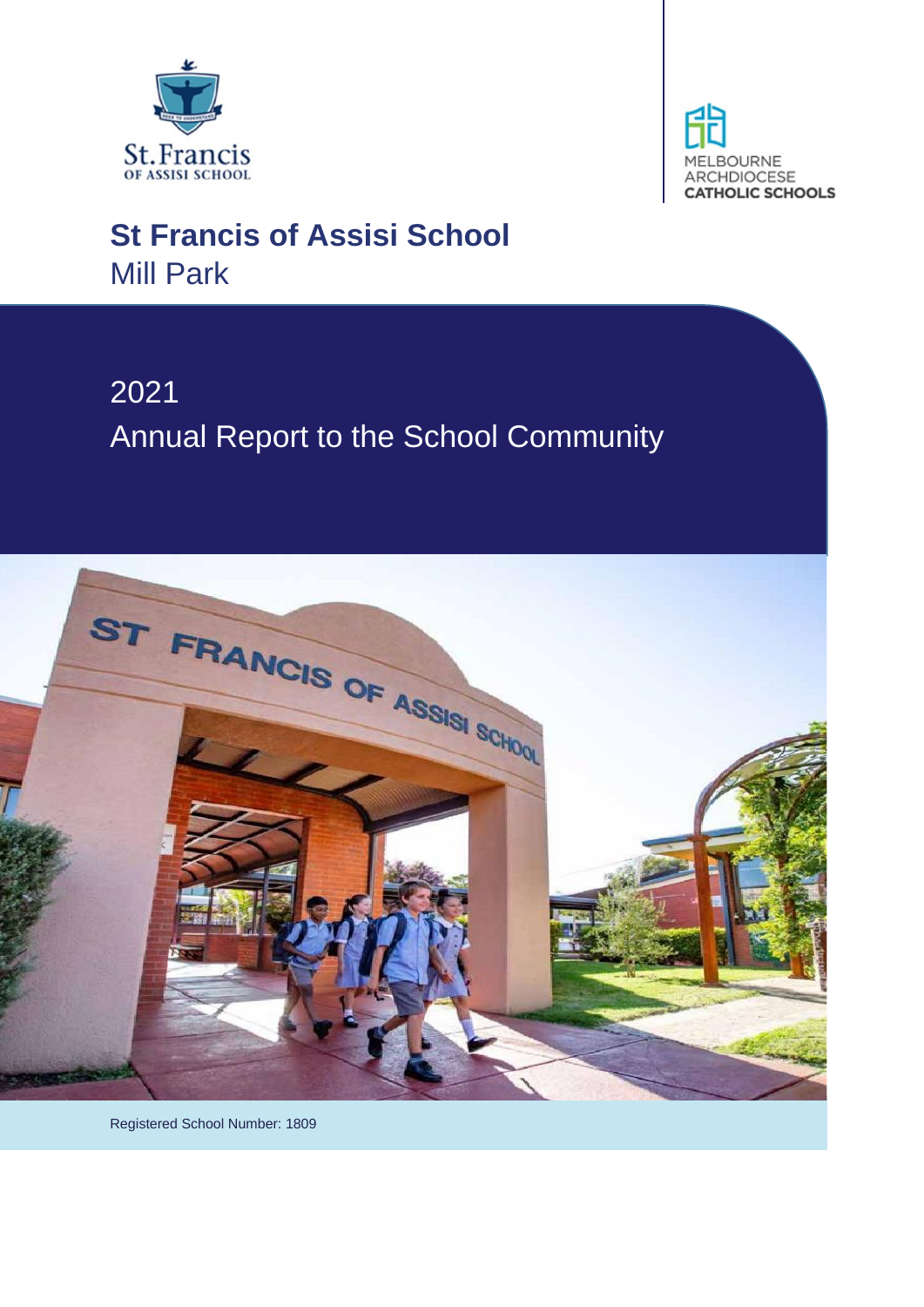# **Table of Contents**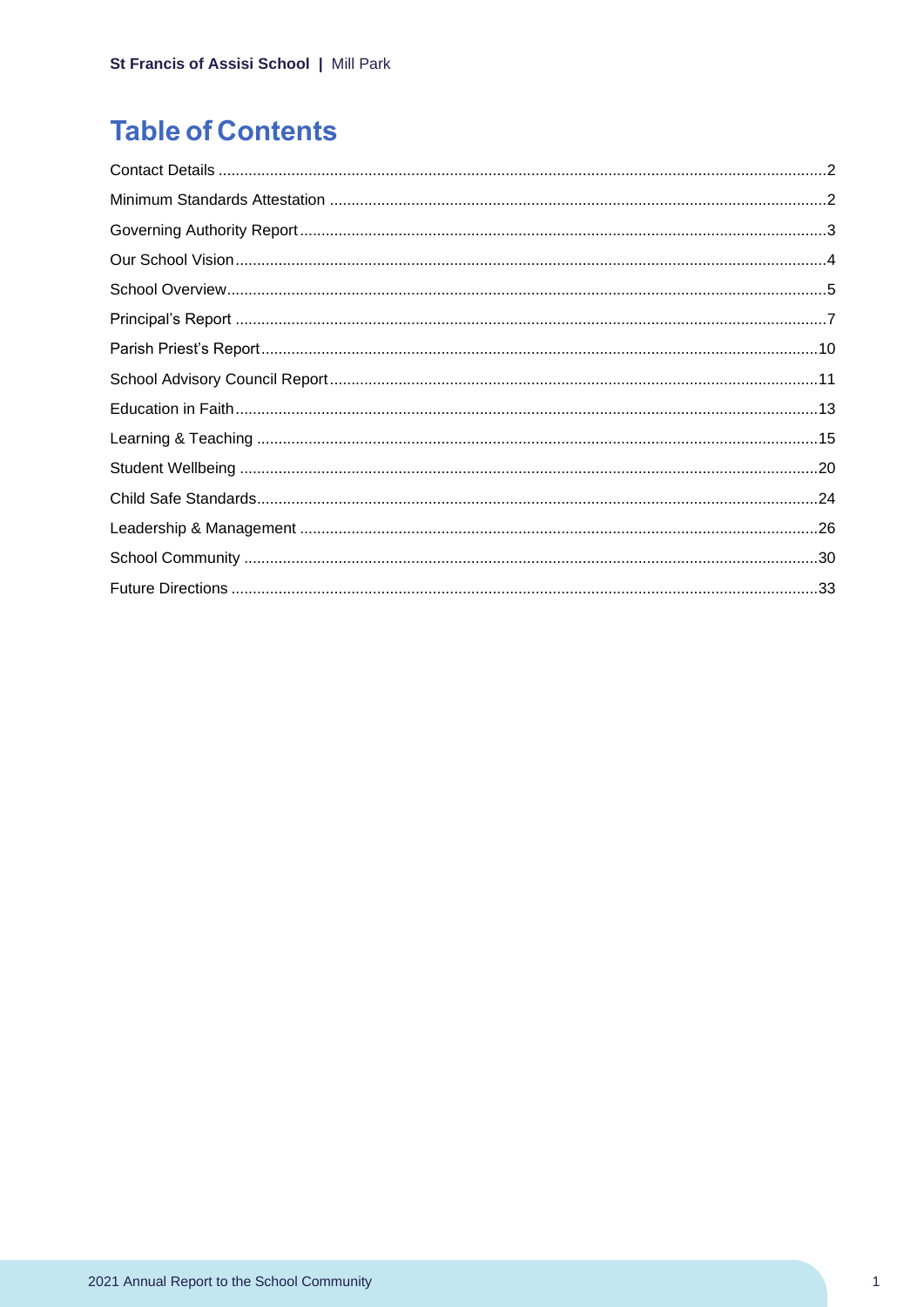### <span id="page-2-0"></span>**Contact Details**

| <b>ADDRESS</b>             | 290-312 Childs Road<br>Mill Park VIC 3082  |
|----------------------------|--------------------------------------------|
| <b>PRINCIPAL</b>           | <b>Mark Basile</b>                         |
| <b>GOVERNING AUTHORITY</b> | Melbourne Archdiocese Catholic Schools Ltd |
| <b>TELEPHONE</b>           | 03 9407 3100                               |
| <b>EMAIL</b>               | principal@sfmillpark.catholic.edu.au       |
| <b>WEBSITE</b>             | www.sfmillpark.catholic.edu.au             |
| <b>E NUMBER</b>            | E1316                                      |

### <span id="page-2-1"></span>**Minimum Standards Attestation**

I, Mark Basile, attest that St Francis of Assisi School is compliant with:

- All of the requirements for the minimum standards and other requirements for the registration of schools as specified in *the Education and Training Reform Act 2006 (Vic)* and the *Education and Training Reform Regulations 2017 (Vic),* except where the school has been granted an exemption from any of these requirements by the VRQA
- Australian Government accountability requirements related to the 2021 school year under the *Australian Education Act 2013 (Cth)* and the *Australian Education Regulations 2013 (Cth)*
- The Child Safe Standards prescribed in Ministerial Order No.870 Child Safe Standards, Managing Risk of Child Abuse in Schools.

#### 02/03/2022

**NOTE:** The School's financial performance information has been provided to the Australian Charities and Not-forprofits Commission (ACNC) and will be available for the community to access from their website at [www.acnc.gov.au](http://www.acnc.gov.au/)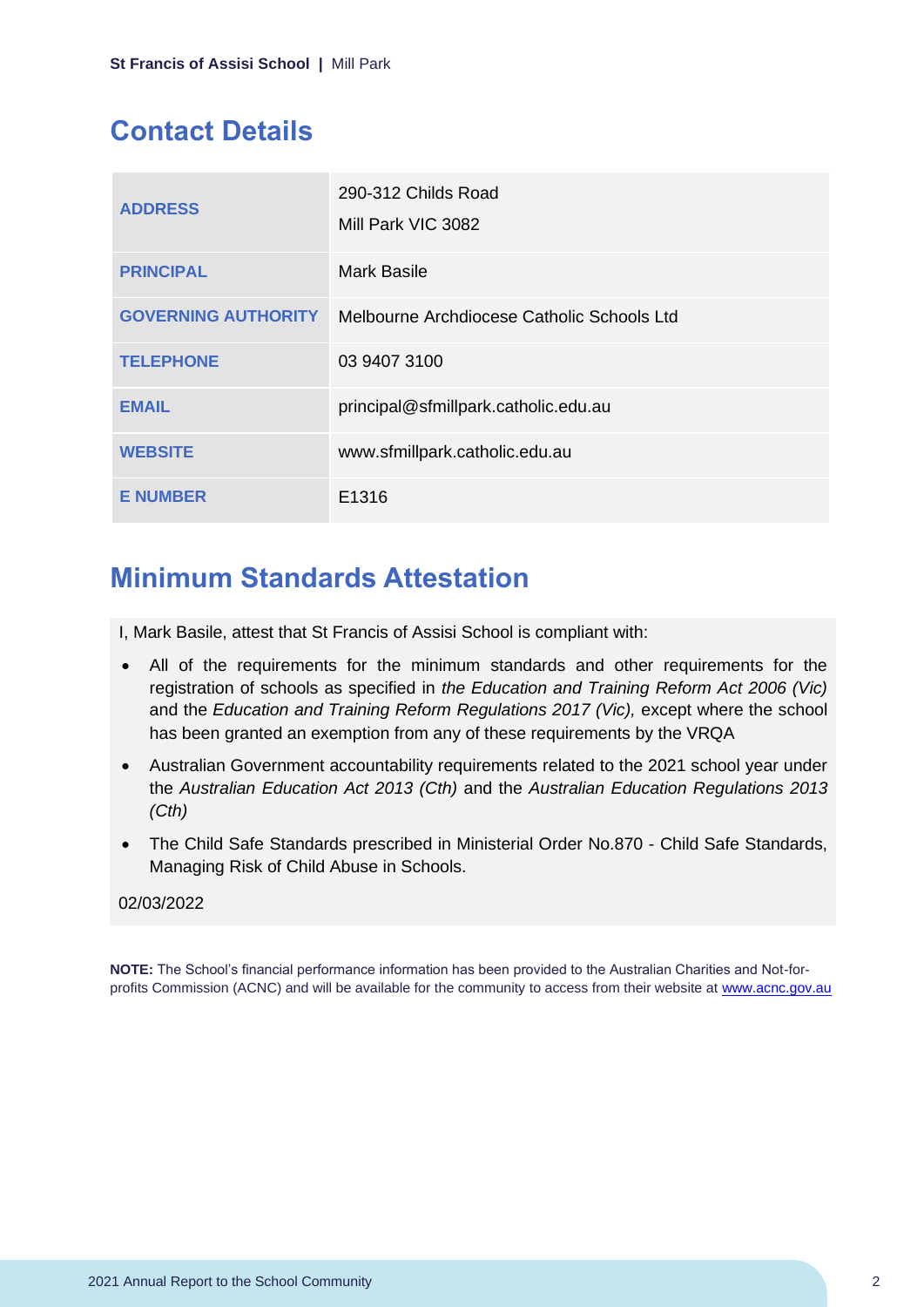### <span id="page-3-0"></span>**Governing Authority Report**

2021 has been a momentous year for Catholic education in the Archdiocese of Melbourne, with Melbourne Archdiocese Catholic Schools Ltd (MACS) assuming governance and operations of 290 schools which previously operated under unincorporated structures.

MACS was established to ensure these schools continue the mission of Catholic education to proclaim the Good News while equipping our young people with the education, knowledge, skills and hope to live meaningful lives and enrich the world around them.

Our schools were again asked this year to respond to the challenges of the coronavirus pandemic. Although asked to implement many measures to keep our staff and students safe, our schools were able to continue delivering a high-quality Catholic education through the resilience and dedication of our principals, school leaders and teachers.

Alongside this important work, we were also able to deliver a new policy suite for schools to ensure our students are safe and which enhance the consistency and transparency of school decision-making, while preserving school autonomy and respecting the local context of our schools.

School Advisory Councils have been established to actively support the principal and embed the life of the local Church in the life of each school. It has been wonderful to see so many parents and members of the wider parish community engaged in these critical forums.

Thank you for the support you have given our schools in 2021. We look forward to continuing to work with you as we strive to provide the young people of the Archdiocese of Melbourne with the best kind of education possible, one that fosters a formation of the whole person that is deeply and enduringly humanising.

Yours sincerely

Jim Miles Executive Director Melbourne Archdiocese Catholic Schools Ltd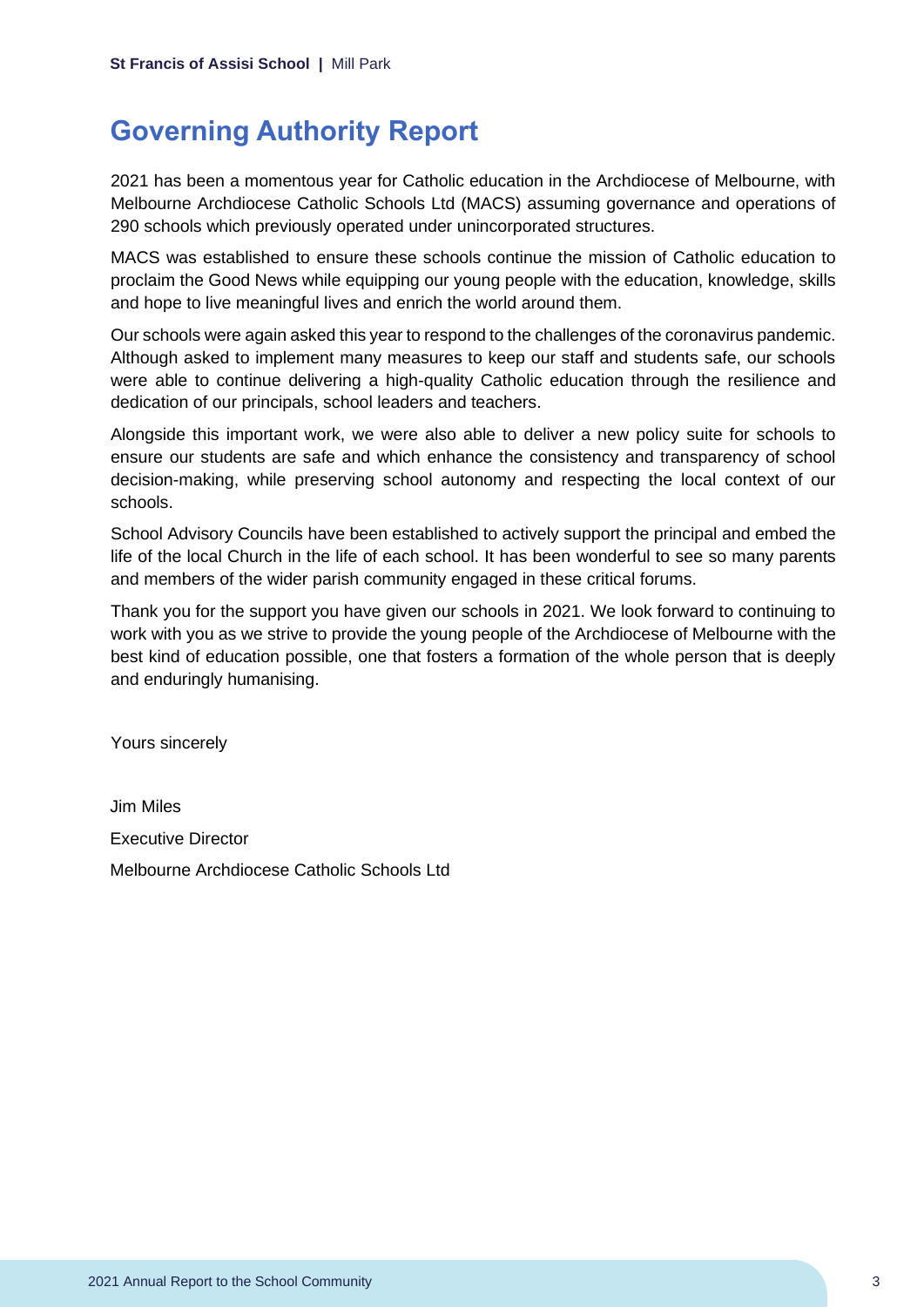### <span id="page-4-0"></span>**Our School Vision**

St Francis of Assisi Parish Primary School is a Gospel centred learning community who live out the teachings of Jesus Christ. We believe that our Catholic faith and life learning is interrelated. We are committed to the continual faith development of our community where we experience Jesus through our faith and daily life, recognising that the Spirit is alive in people.

Learning at St Francis enables the formation of knowledge, capabilities and values. We believe that this fosters meaningful engagement in learning in order to become informed, empowered, active global citizens in a contemporary and connected world.

We value opportunities for learning and reflection that challenge us to aspire to individual excellence, whilst maintaining the dignity and worth of the whole person.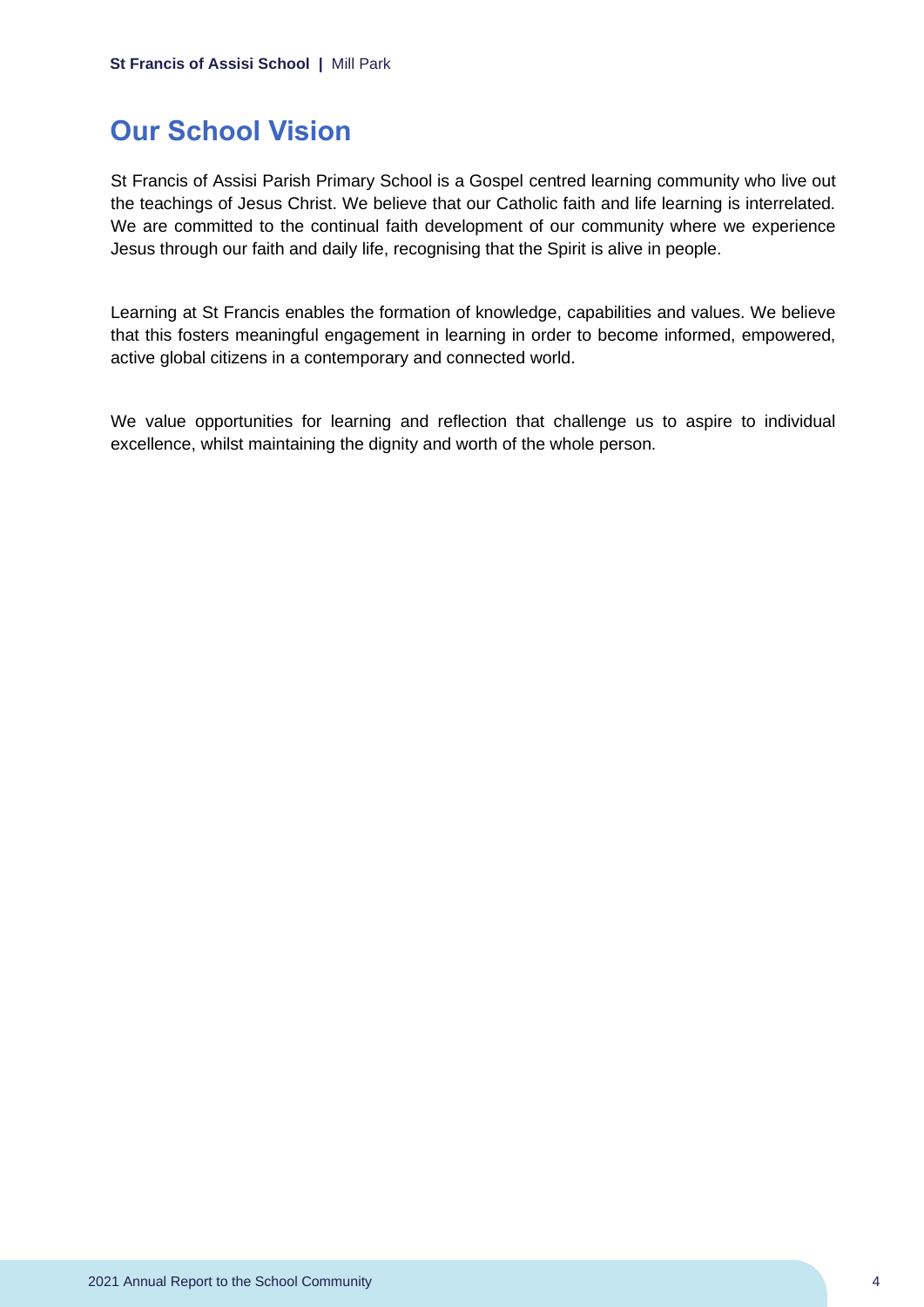### <span id="page-5-0"></span>**School Overview**

St Francis of Assisi Primary School is located in Mill Park, approximately 20 kilometres north of Melbourne CBD. The school is situated on Childs Road. St Francis of Assisi Primary School is in the Catholic Parish of Mill Park. The Parish Priest is Father Anthony Girolami.

The school was officially opened in 1981 with an approximate enrolment of 180 students. The school is situated on ten acres of landscaped surroundings and has undergone various building projects as enrolments continue to grow. Our facilities boast a Sports Centre, Oval/Athletics Track, Library Resource Centre, equipped with a Computer Lab and Music Room, as well as safe and comfortable playgrounds all surfaced with rubber soft fall.

There is a strong sense of community at St Francis of Assisi where staff members support and value each other and staff are willing to give that bit more to provide a happy and enriching school experience for our students. The school is also well-supported by the parents of our students and the members of the Parish Community.

St Francis of Assisi is unique by nature of its size having an enrolment of 1202. We have a diverse and multicultural family base. 13.82% of families received Camp Sport Excursion Funding (CSEF) in 2021 and we have an SES level of 99 and a DMI of 97.

We have 45 classes across our school that are made up of single stream levels:

- 8 x Prep
- 7 x Year 1
- 6 x Year 2
- 6 x Year 3
- 6 x Year 4
- 6 x Year 5
- 6 x Year 6

We have achieved much through school improvement planning over recent years. Teachers are working in Professional Learning Teams and through collaborative partnerships meet the needs and interest of all students. Together, they are implementing strategies and understandings that support the work with students. The school offers the following specialist programs: Physical Education, LOTE (Italian P-6, Japanese (Optional Year 5-6), Visual Arts, Drama, Music, Digital Learning, Science and Library. We are also proud of our Passion Project Program that supports Year 5/6 specialist learning. These include; Robotics, Creator Maker- Design and Technology, Health and Fitness, Kitchen Garden, Performing Arts, Science and Visual Arts. All students from Years 4-6 have their own laptop. All classes have access to PCs, laptops, iPads, digital cameras and interactive whiteboard screens. Our Year 5/6 learning space is also equipped with Apple Macintosh Computers and a 3D printer. All classrooms and learning spaces are air-conditioned and heated.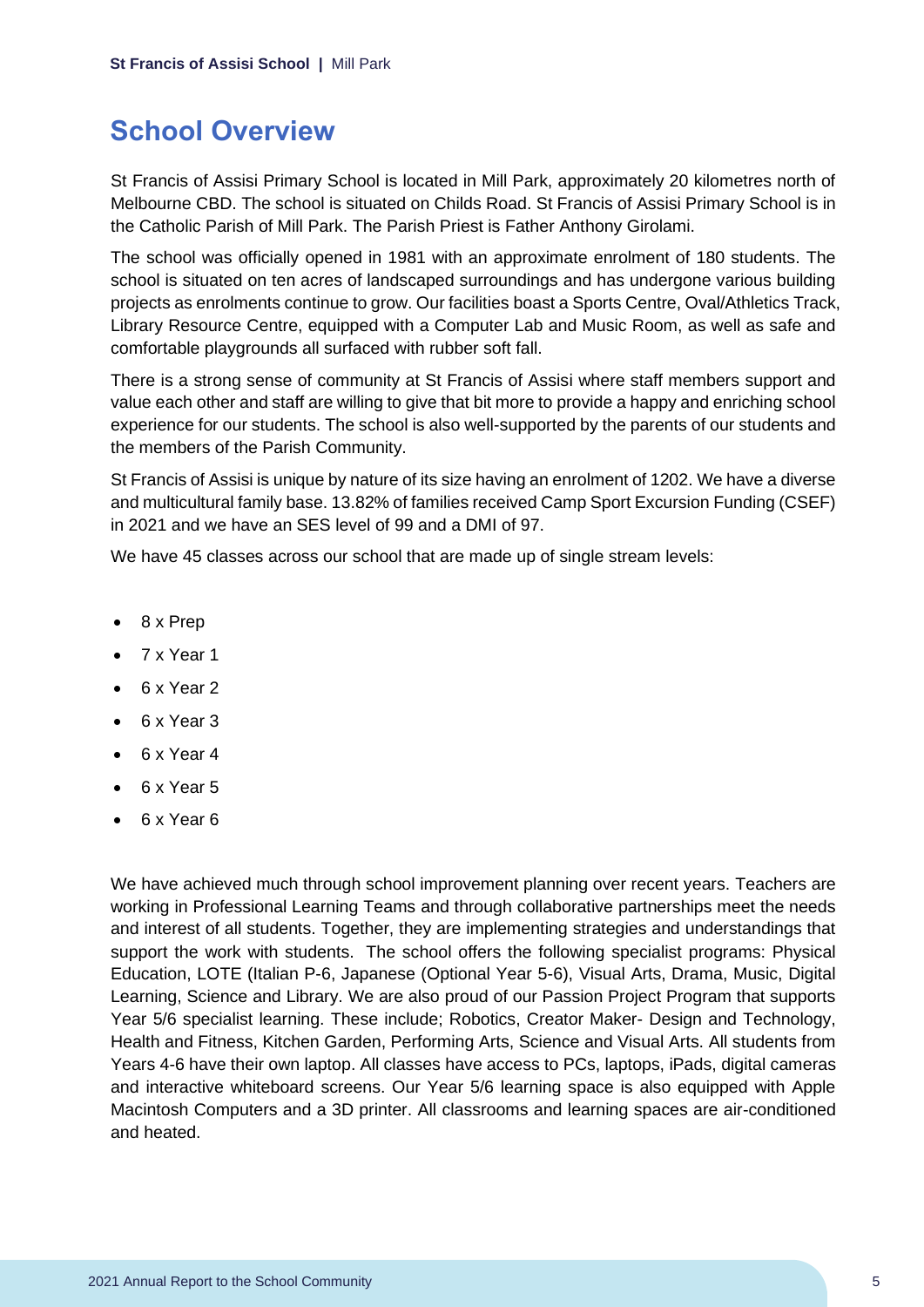#### CONTEXT OF ANNUAL COMMUNITY REPORT

As part of the funding agreement between the Catholic Education Commission of Victoria (CECV Ltd) and the Australian Government through the Department of Education, Employment and Workplace Relations (DEEWR), schools are required to report on certain categories of School Performance Information. Additionally, the Victorian State Government, through the Victorian Registration and Qualifications Authority (VRQA), requires us to provide School Performance Information, including additional categories. This report is based on 2021 performance; changes are reported from the 2021 year to 2022 year.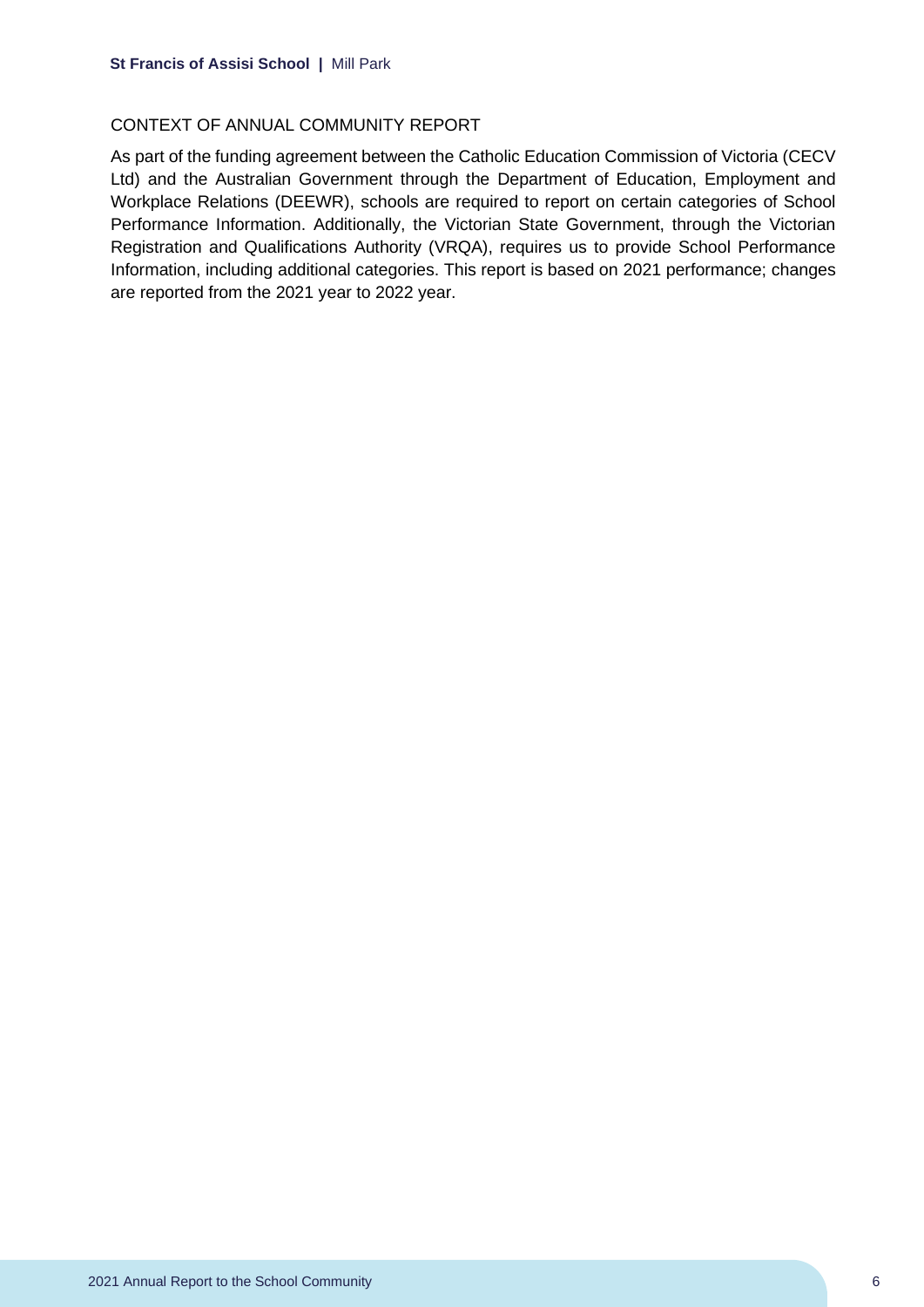# <span id="page-7-0"></span>**Principal's Report**

I am very proud to present this report to the community; it highlights the contemporary work being carried out by our dedicated staff and parish community in supporting the faith, learning and wellbeing needs of all our students. St Francis of Assisi is a strong Catholic Community. We recognise the importance of being active participants in our Faith and Learning journey. We had much to celebrate during the 2021 school year.

The School Improvement Plan has now completed its final year of its four-year cycle. The 2021 School Review process was informative and invaluable in reflecting upon and driving school improvement practices at St Francis. The SIF Rubric, Evidence Collection Tool and Child Safety Compliance Tools enabled the School Leadership Team to develop scope about how we have succeeded throughout the review cycle and of course, enabled identification of further improvement. The staff have been involved in the implementation, review and construction of the fourth Annual Action Plan for 2021. Some of the achievements in 2021 include:

- We are more effectively using data to drive teaching and learning. As a result, we are more aware of the particular needs of the students as is evidenced by our annual count of 186 students receiving additional support and adjustments through NCCD- Nationally Consistent Collection of Data.
- The Learning Collaborative (TLC) Focus Team continued to attend professional learning facilitated by Dr. Lyn Sharratt.
- SILC Learning Team online Network Meetings with Dr Simon Breakspear.
- Visible Learning Intentions were formalised and teachers began experimenting with coconstructed success criteria. We began asking students what they are learning and why as a way of measuring their understanding of instruction and purpose.
- Teachers identified 'Students of Wonder' within their classes and collaborated with colleagues to develop effective, instructional strategies and intervention to enable students to achieve specific learning goals and experience growth by engaging in data dialogue using Student Data Sets.
- We continued Learning Walks to reflect upon and develop our practice to promote individual collective improvement across the school.
- Professional learning for all staff in the area of Mathematics. We developed a partnership with the Mathematics Association of Victoria. Teachers had the opportunity to engage and plan units of work with Martin Holt.
- Staff have gained greater familiarity with the content of Victorian Curriculum and have begun to fully implement it across the school, ensuring all students have full entitlement to curriculum content and capabilities. Our teaching plans incorporate learning expectations from Victorian Curriculum.
- Curriculum and Assessment Maps assisting with honouring curriculum and identifying gaps with the planning, delivery and assessment of Integrated Inquiry Units.
- AITSL Teacher Self-Assessment Tool and Goal Setting to identify areas of improvement for pedagogical practice.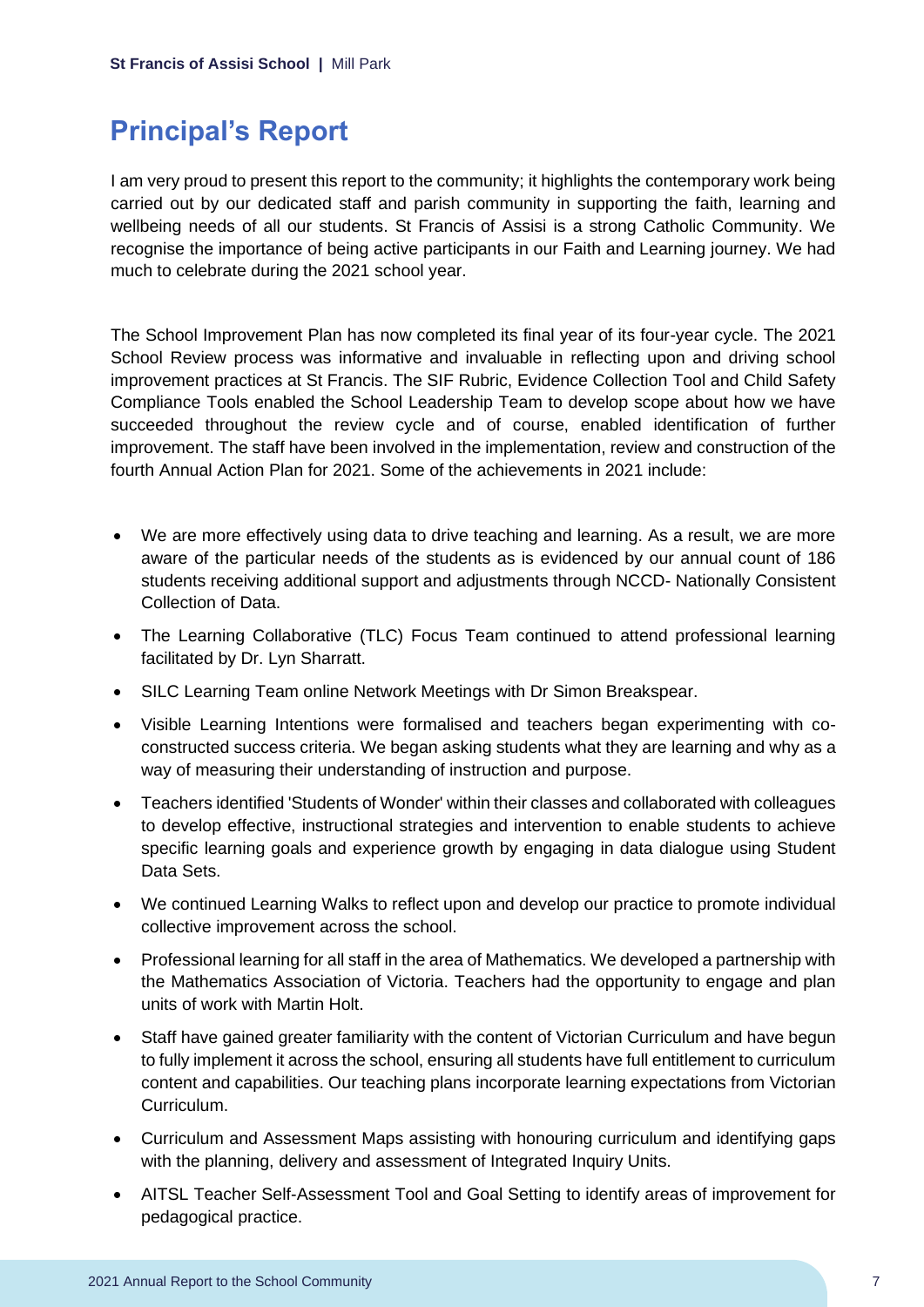- Embedding Indigenous Perspectives into Classroom Practice Professional Learning with Dr Lakshmi Sharma.
- Online Pedagogical Practice Workshops offered to teachers remotely (High-Impact Teaching Strategies, Hapara, The Science of Reading, Synthetic Phonics, Pedagogy of Encounter).
- June and November Summary Reports accessed via Compass Portal App.
- Mentor Teachers had the opportunity to further develop their Indigenous Perspectives pedagogy through the Wandana PL that was then presented to their teams.
- 87.8% of our families expressed satisfaction in our Home Learning Program throughout the course of the Remote Learning period in Terms 2 and 3.
- MultiLit Syntehtic Phonics Program commenced for Prep students.
- MultiLit Intervention Program implemented by intervention support teacher Mary Costanzo using both MiniLit and MacLit Programs for students in Years 1-6.
- LeST Literacy testing implemented for Years 1 and 2 at the beginning of each school year to measure individual students' ability to read sounds in isolation (without context).
- Updated MACS Policies ensured consistentcy across all schools in the Melbourne Archdiocese.
- Updated Child Safety Practices, Policies and Protocols ensured that all staff are aware of universal expectations, guidelines and protocols.
- Bright Sparks Stables Kindergarten/Prep Transition Program- working in partnership with the Stables Kindergarten. Weekly Literacy and Mathematics lessons with 4-year-old kindergarten students.
- Improved security at front gate entrance to ensure that all visitors to the school enter the office to sign in upon arrival and entry into the school.
- Construction of sporting shed which houses sporting equipment including bicycles for our Bike Ed Program.

The Leadership Team remained consistent in 2021, which allowed for stability, implementation of the School Improvement Plan and depth in continued foci. I thank each of the members of the Leadership team: Grace Lucic (Deputy Principal- School Community), John Dwyer (Deputy Principal- Religious Education/Wellbeing Leader), Christina Padula (Learning and Teaching Leader), Jane Huy (Literacy Leader), Brooke Brennan (Mathematics/Transition Leader), Andrea Dato (e-Learning Leader), Nicole Federico (Leader of Learning Support Years Prep-2) and Martine Klaic (Leader of Learning Support Years 4-6) for their continued leadership and guidance.

2022 will see the rollout of our MultiLit/InitiaLit Literacy Program throughout the Junior School, with our Year 1 and 2 students commencing the program after a successful year of the program in Prep in 2021. In 2022, we also look forward to continuing with the second year of our new and improved Passion Project model for Year 5 s and 6 students.

Further to this, we look forward to the approval of our new Masterplan for a 21st Century Integrated STEAM Specialist Learning Centre, as well as an adjoining Senior Years Building.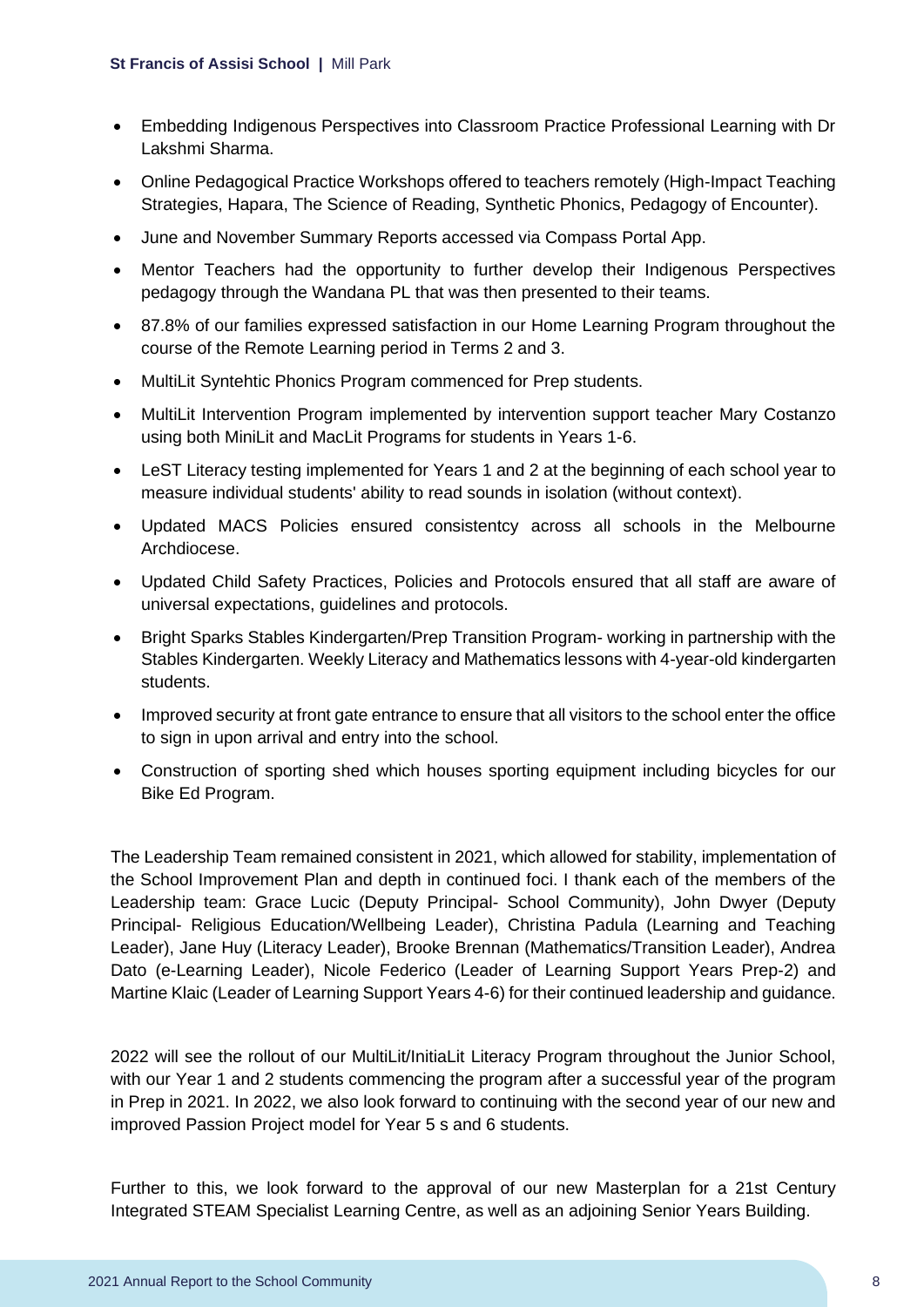#### **St Francis of Assisi School |** Mill Park

After the invaluable review process that was undertaken in 2021, our SIP was born. The goals for the coming years refer to strengthening our connections between the Catholic faith and daily life, as well as increasing student agency and empowerment and providing leadership that drives pedagogical practice and student learning outcomes.

Throughout the formation of our SIP goals for this next review cycle, we identified the need for an updated, formalised Wellbeing Program for St Francis. As a result we are implementing our new Wellbeing Program through Mindfull Aus, beginning with our Year Six students in an attempt to further develop social and emotional literacy across our school community.

My role as Principal is to oversee the daily running of the school- I am honoured to be leading, working with and supported by our professional and dedicated staff, who serve and give so much to the students and families of our school. I am so grateful for their presence and involvement during many of our school events such as Saturday Open Days and Working Bees, Sacraments, Parish Fair and Feast Day Celebrations. The staff's professionalism and delivery of learning is both engaging and challenging for our students. They are committed to building positive relationships with students and families within our school and this is evident through their interactions with all members of the community.

I would like to take this opportunity to thank our Parish Priest, Fr Anthony Girolami and all Parish staff for their guidance and active involvement in our school. We are fortunate to have them leading us by word and example. Finally, I would like to thank our students; they are at the centre of all the decisions made in our school. I thank them for their approach to learning and their positive interactions with each other. I look forward to leading the St Francis School Community in the next twelve months.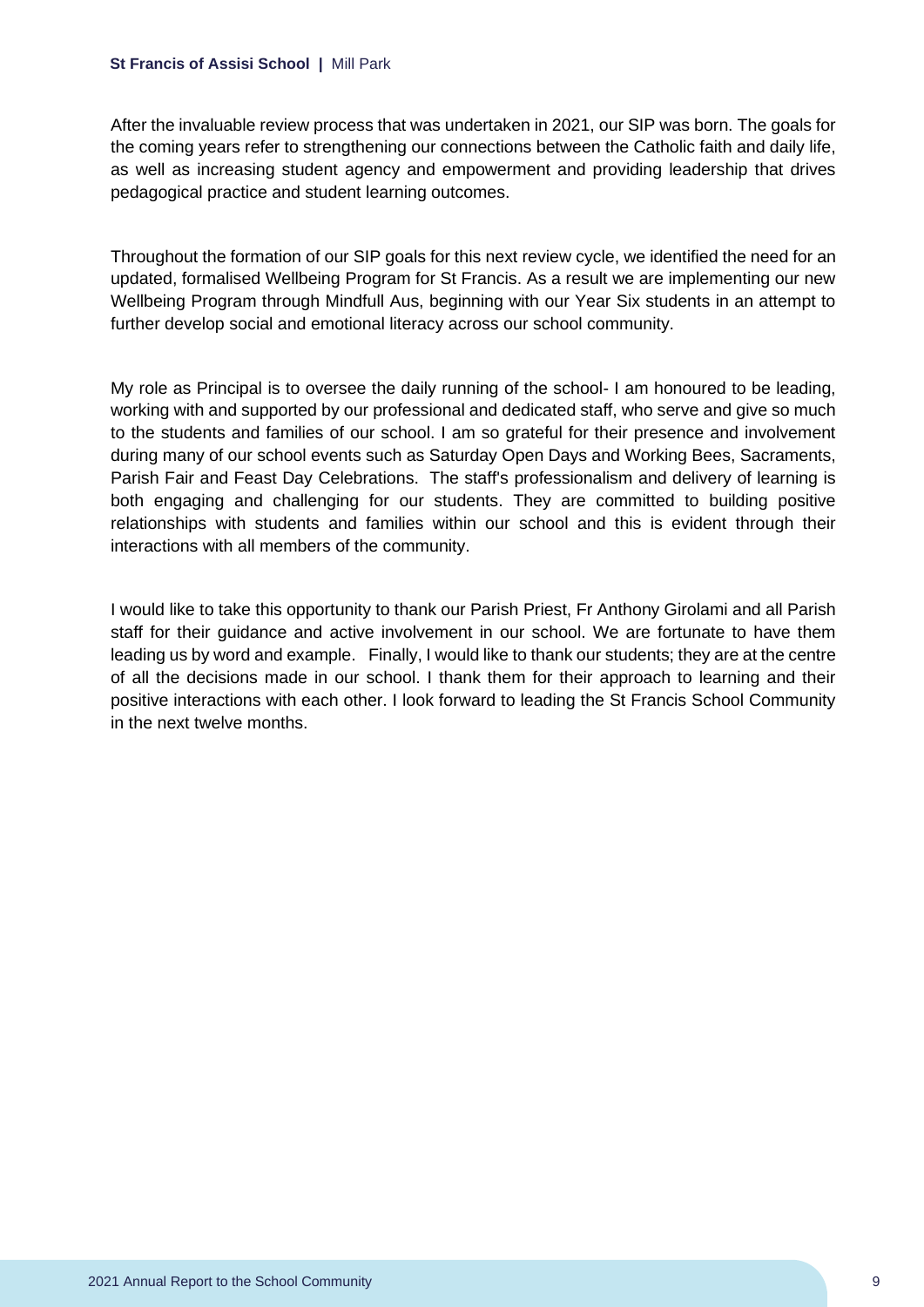### <span id="page-10-0"></span>**Parish Priest's Report**

St Francis of Assisi Parish Primary School continues to be an excellent example of a Catholic school which provides wonderful support to people who want to offer their children the rich experience of faith in their childhood. The children learn what the Church believes and teaches and what it means to belong to a Christian Community, because each Parish Community is the heartbeat of the Church. They learn what "belonging" both offers and demands. St Francis of Assisi Primary School provides students with exposure to a rich Christian community which gives young people an important basis for their future lives in the Church. Here at St Francis of Assisi Parish Primary School, we believe that every person is uniquely loved by God in the body of the Church. To that end, we aim to create an atmosphere where children can grow in richness, fullness and integrity. We believe that this can be achieved in the knowledge of God's love for each of us and by an increasing awareness of and response to His presence in our lives. The Parish Primary School has been at the heart of the Catholic Church in this country. We invite you to embrace the Parish family of St Francis and all the values for which it stands.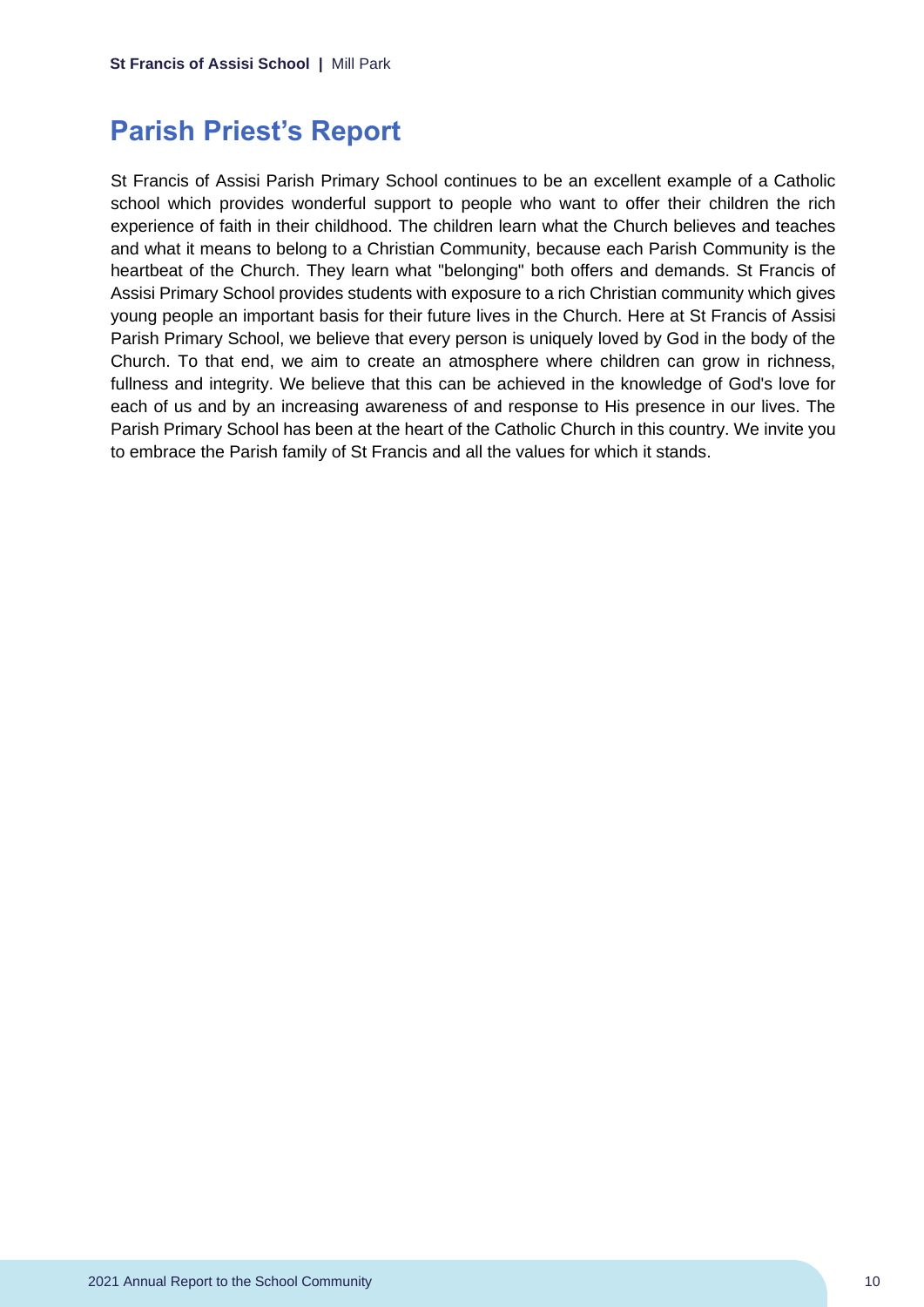### <span id="page-11-0"></span>**School Advisory Council Report**

Our School Advisory Board is composed of fourteen members who appreciate, value and share the educational mission and ethos of the Catholic Church. The group consists of the Parish Priest, Parish Representative, the School Principal, the Deputy Principals, Learning and Teaching Leader, several parents of children enrolled at the school, the President of the Parents' Association, the Manager of the Stables Kindergarten, the Manager from the Out of Hours School Care Program and the School's Bursar. The school board typically meets at least five (5) times per year. The board is structured so that members' tenure is varied over three (3) years to ensure continuity and new ideas. Due to COVID-19 restrictions, the School Advisory Board met virtually (via Zoom). The following annual reports are generated by board members including:

- Parish Report- Father Anthony Girolami
- Principal's Report- Mark Basile
- Parents' Association- Katy Weng
- Finance Report- Anne Coleiro
- Out of School Care Hours Report- Angela Sicari
- Stables Kinder Report- Nadia Totham

We aim to foster a strong relationship between the board and the school community. We seek the school communities' valuable opinions and insights by advertising upcoming meetings and inviting agenda items to be directed to members for further discussion. The board has functioned effectively throughout the year and relationships within the board have been supportive and directed towards school improvement.

During the course of 2021, the School Advisory Board was involved in discussions- including:

- School Governance and Operations Melbourne Archdiocese Catholic Schools Ltd
- Staff Transfer of Employment
- Transition to ICON
- School Review
- Student Assessment and Reporting
- Child Safety
- Capital Works/Grant Application and STEAM Centre Masterplan
- Enrolments
- Staff Professional Development
- Key dates for the upcoming year
- MacLit Literacy Program
- Future School Fees and Levies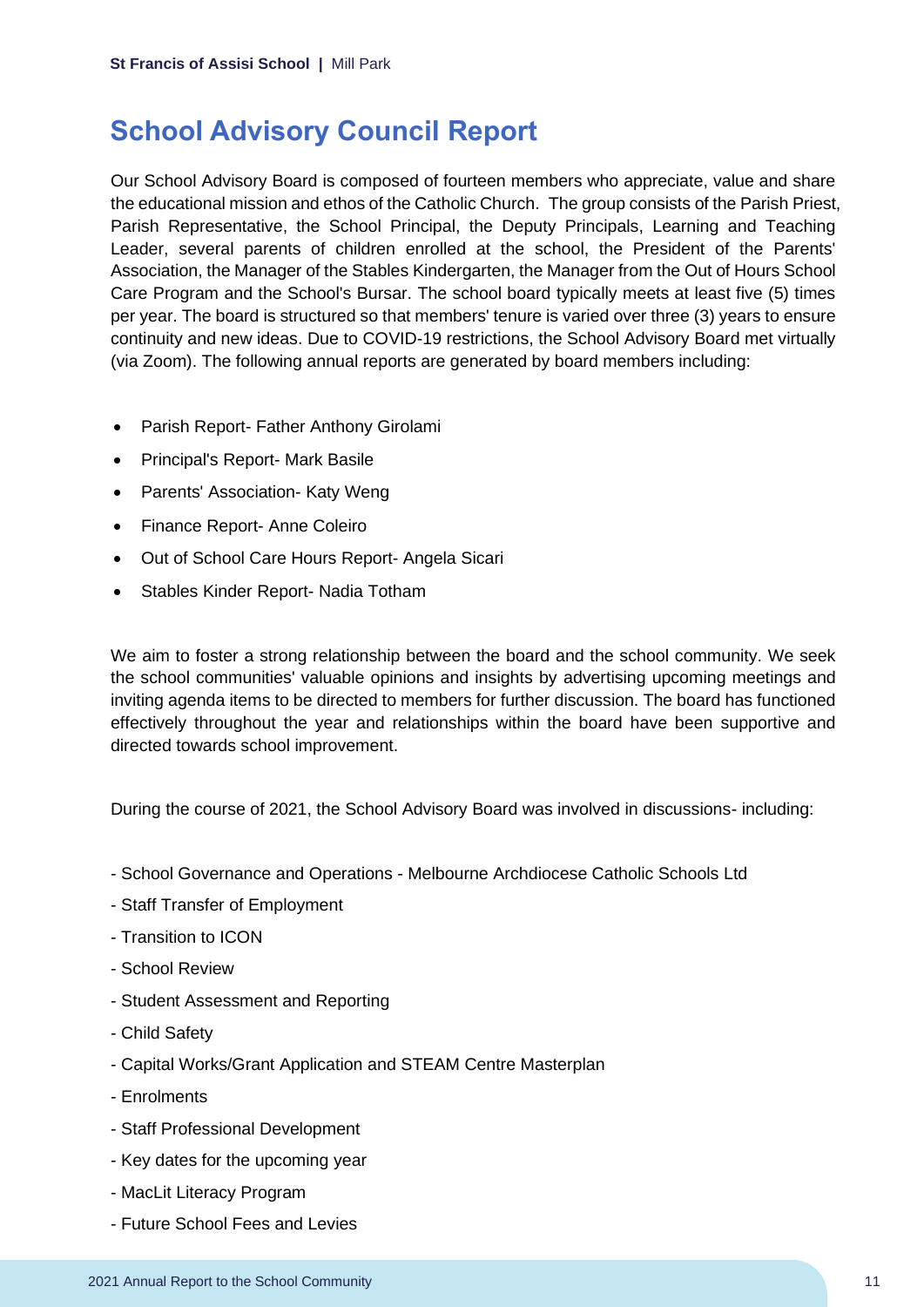#### **St Francis of Assisi School |** Mill Park

- Student Laptop Program
- Funding
- Capital Expenditure
- Pandemic Implication on the School and Parish
- COVID 19 Home Learning Protocols and Practices at St Francis

- Stables Kindergarten Enrolments and Staffing, redevelopment and three-year-old funded program.

- OSCH Vacation Care and various programs
- OSCH Covid implications
- OSCH Assessment and Rating Rated "Exceeding" National Quality Standard
- Transition to School Advisory Council
- Sacraments/Sacramental Programs and rescheduling due to Covid
- Right of use land and buildings
- Parish Cell Groups and Alpha Program
- Fundraising Events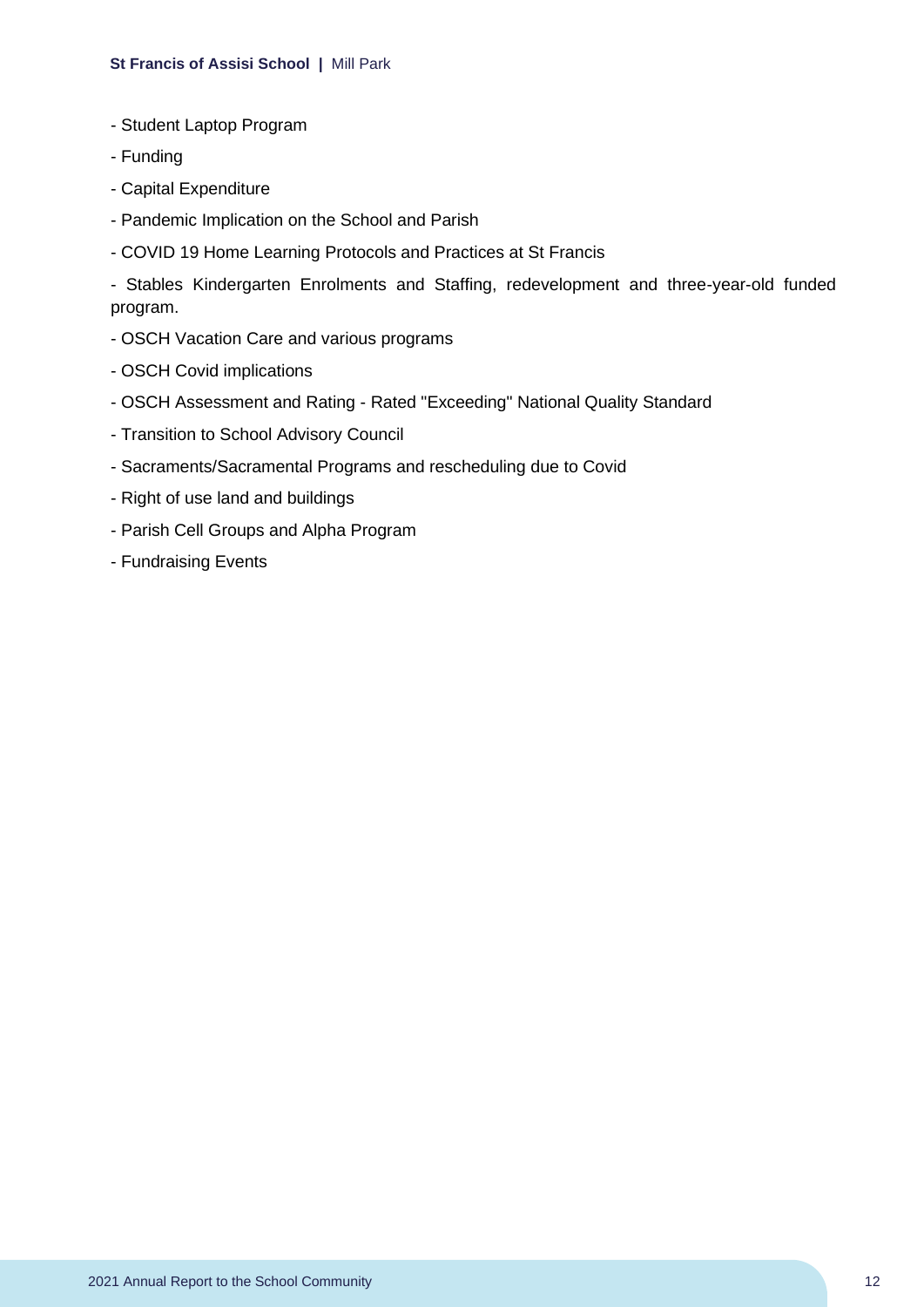# <span id="page-13-0"></span>**Education in Faith**

#### **Goals & Intended Outcomes**

To develop a learning and teaching pedagogical model for the St Francis of Assisi learning community.

• That the school community have a shared understanding and commitment to the SFOA pedagogical model.

### **Achievements**

- Social Justice issues and activities communicated through the school newsletter to parents including charitable initiatives to support St Vincent de Paul, Cancer Council, hampers for families in need and Caritas Project Compassion.
- Staff Professional development facilitated by RE Leader during allocated Professional Learning Time.
- Exemplar units developed within the Archdiocese of Melbourne have been used as resources to compliment school planning and support the new Religious Education Curriculum.
- Development of learning intentions based on Religious Curriculum framework learning outcomes.
- Continued assessment and reporting of religious Education learning intentions.
- Auditing of work programs to monitor learning intentions and time allocation in the area of RE.
- An allocated time to the teaching of Religious Education with a minimum 2 1/2 hours per week.
- Regular meetings between the REL and Parish Priest to strengthen community and parish links with the school.
- Religious Education Leader attending Catholic education Office Network Days and additional online Professional Development to support Religious Education pedagogy.
- Provision of needs based professional learning workshops scripture, pedagogy, reporting, Godly Play and Sacraments, Arts in RE and dialogical approach to teaching RE.
- Staff Meetings begin with reflective prayer.
- Religious Formation Special Ministers of Eucharist and Lector.
- Providing Sacramental Nights aimed at parent formation for Reconciliation, Eucharist and Confirmation.
- In preparation for Reconciliation and First Eucharist, year 3 students attend weekend Parish Masses and classroom based workshops leading up to Sacrament.
- In preparation for Confirmation, Year 6 students attend weekend Parish masses and classroom based workshops leading up to Sacrament.
- In preparation for reconciliation, First Eucharist and Confirmation the parish priest visits the children in Year 3 and 6 regularly.
- Off campus Reflection Day for confirmation cancelled due to COVID-19 restrictions.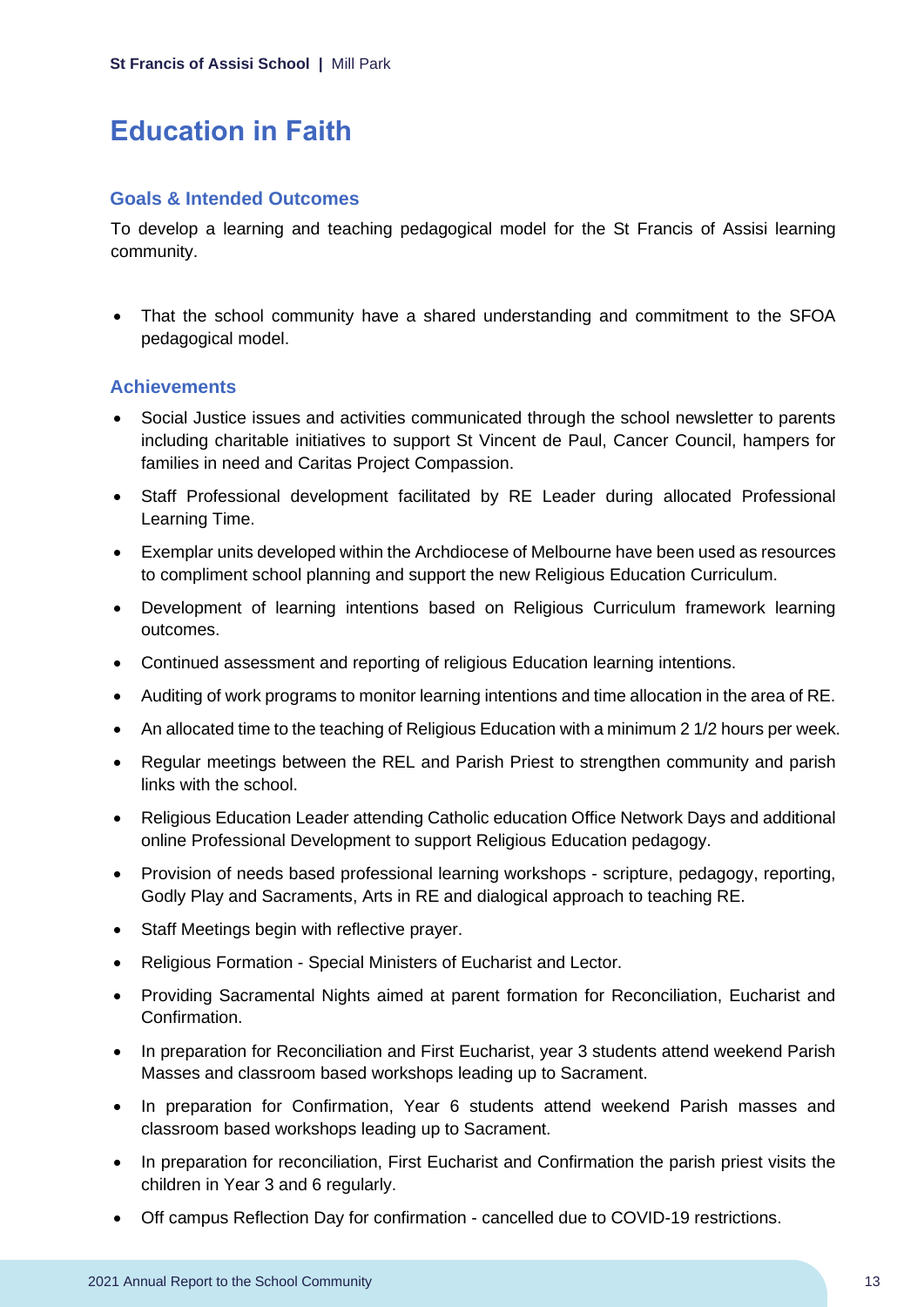#### **St Francis of Assisi School |** Mill Park

- The REL liaised with the Pastoral Associate to conduct the Alpha Youth program with year Six students, school parents and the parish Community.
- Links reinforced between Scripture and 'You Can Do It' Program emphasising the five essential keys to a happy life; confidence, persistence, ability to get along, resilience and organisation.
- Jesus TV classroom based pedagogical resource for religious Education Learning Forums.

### **VALUE ADDED**

School Masses are always the highlight of our worship where school, parents and parish join to celebrate and form a faith-filled community.

- Each class celebrates a Class Mass per term with the Parish Community- when permitted with restrictions.
- Whole school Masses to begin and end the school year.
- Whole school Masses organised to celebrate Feast Days.
- Opportunities for the senior children to participate in Reconciliation twice a year- when permitted with restrictions.
- Classroom visits by the Parish Priests.
- Altar Serving training by invitation for our students in Year 3-6.
- Year 6 Passion play for Parish Community on Good Friday- modified in 2021 in line with restrictions.
- Children taking part in Liturgies through the music, ministry, and lectors.
- Celebration of St Francis Feast Day with the Parish Community. modified in 2021 in line with restrictions.
- Student leaders attended St Patrick's Cathedral to take part in the Catholic Education Week celebrations. - Cancelled due to COVID-19 restrictions.
- Student leadership opportunities for Religious Education Captains.
- School Assemblies begin with prayer organised and led by the students.
- Parent evening meetings and major school events begin with prayer led by RE captains.
- Morning, lunch and afternoon class prayers.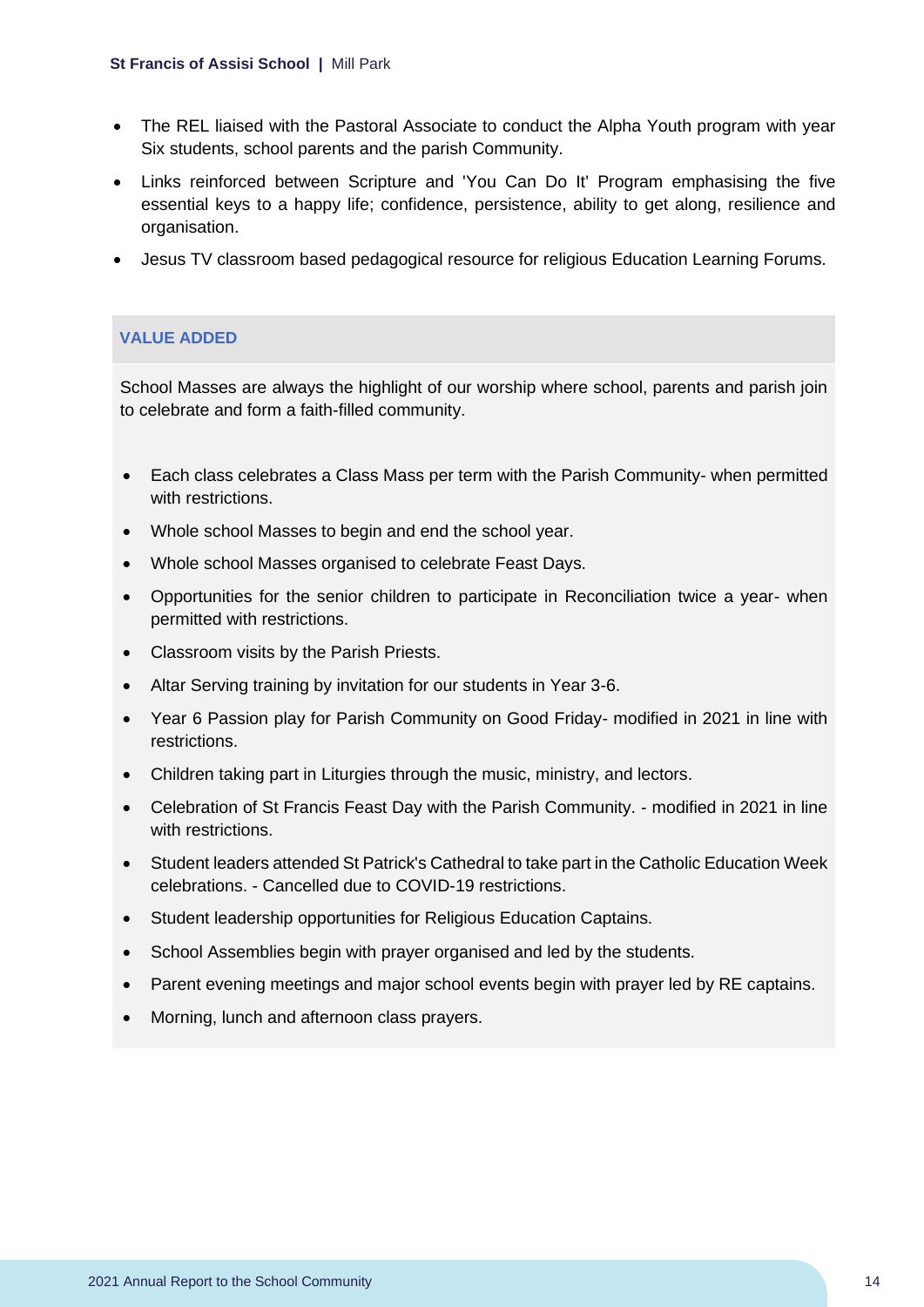# <span id="page-15-0"></span>**Learning & Teaching**

#### **Goals & Intended Outcomes**

To build expertise of teachers to use informal and formal data to inform learning, teaching and support wellbeing of all.

- That student growth improves across core curriculum areas.
- Emphasis on growth and effect sizes, rather than achievement based on the work of Hattie, Sharratt & Fullan, and Fisher.
- That robust professional conversations are underpinned by data with students at the centre.
- That data will be used to inform teaching, learning, assessment, and wellbeing practices in the classroom.

### **Achievements**

The school enhances the development of the students by providing a myriad of learning experiences and opportunities. These include structured and guided programs that build the selfesteem and engagement of the students. Students have access to guest speakers within the community to support learning. A range of differentiation processes were implemented to engage, support and extend student learning.

In addition, the school monitors the performance of students from Prep to Year 6 with ongoing assessment and analysis of data, which drives the implementation of targeted teaching approaches. With data at the centre of all professional dialogue, teachers build collective capacity by collaborating in Case Management Meetings to improve learning outcomes for students.

Planning and implementation is centred on individual needs and interests of the students to ensure relevant, rich and rigorous experiences are provided for each child. Our diverse curriculum with numerous extra-curricular opportunities provides students with the opportunity to be engaged in the educative process here at St Francis of Assisi.

- Continue Progressive Assessment Tests (PAT) in the area of Reading Comprehension, Spelling and Mathematics to monitor growth in student learning over time. Continuation of formal normed assessments including LFIN, Westwood, BAS, Alpha, LeST and InitialLit Testing (Prep students).
- Administer, retrieve and analyse data from Progressive Assessment Tests Reading, Spelling and Mathematics to plan for focus groups and address students' individual learning needs.
- Continue End of Term planning- Teachers gauge student interest and prior knowledge to implement relevant and engaging Units of Inquiry honouring Student Voice and Choice.
- Planned, powerful Units of Inquiry focus on Curriculum and Assessment maps ensure curriculum entitlement and a backward by design model.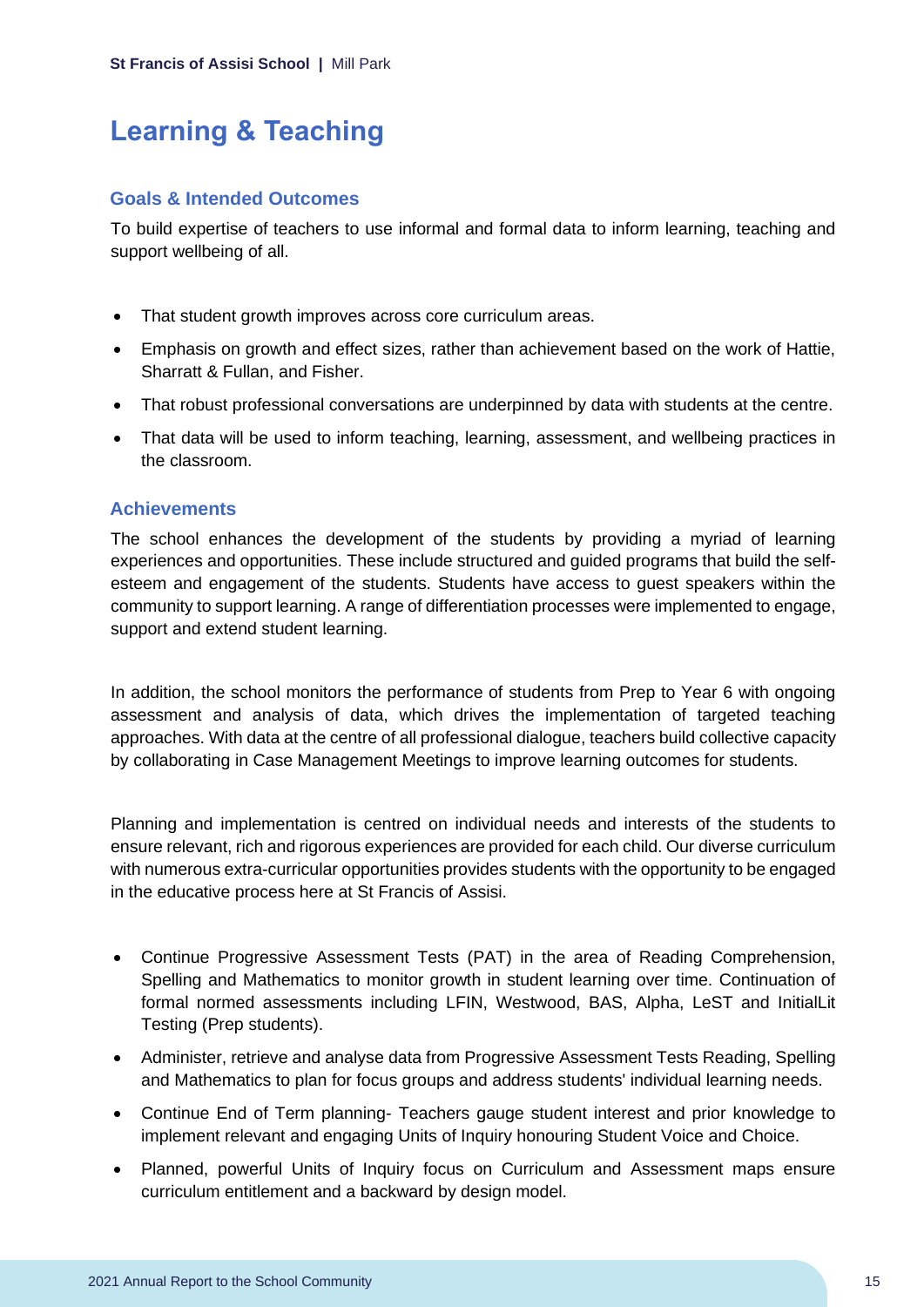- Providing students with authentic experiences and access to experts beyond the school including local Members of Parliament, Yarra Valley Water, St John Ambulance, Kew Traffic School and Emergency Services.
- Make learning visible through the implementation of learning intentions and success criteria.
- Students monitor, self-assess and show case learning through the use of Learning Assessment Journals (Year Prep- Six).
- Teachers formulate Assessment Rubrics and Success Criteria to assist with the clarity of assessment and feedback to students about learning.
- Implementation of Technology as a tool to support learning is evident throughout the school. This includes wireless one-to one-laptops for all Year 4, 5 and 6 students, interactive whiteboards in all learning areas, Robotics and Photography Passion Projects, specialist Digital Technology lessons for all students in Year Prep-Four, 3D printers and digital devices such as iPads and digital cameras accessible to all.
- Teachers work collaboratively with colleagues and use SMART goals to develop Personalised Learning Plans that extend and support student individual needs.
- Host 'Passion Project' Expos to celebrate learning (cancelled due to COVID restrictions).
- Review student data sets through the Student Performance Analyser Program (SPA) to compare data from pre and post assessments to track and target student growth.
- Data dialogue through PLTs using student data sets on St Francis of Assisi's digital Data Wall.
- Staff collaborate to brainstorm instructional teaching strategies for Students of Wonder to target students who have made minimal or negative growth in Case Management Meetings across all levels.
- Mentor teachers engaging in Learning Walks and Talks with Leadership Team in Term One.
- Staff engaged in Professional Learning facilitated by members of the Learning and Teaching Team about a Bump-It-Up approach to Writing, whereby learning is made visible by unpacking learning intentions and co-constructing success criteria. Teachers also engaged in online professional learning covering approaches and practices such as The Science of Reading, Pedagogy of Encounter and High Impact Teaching Strategies etc.
- Enhance student voice through leadership roles within the school that include learning areas such as; FIRE Carrier (Friends Ignite Reconciliation Education).
- Staff participated in a variety of internal and external professional learning to enhance teaching and learning practices that cater for the varied needs of students, such as; Mathematics with Mathematics Association of Victoria critical friend and coach, Martin Holt.
- Talk for Writing PL in PLTs for Junior teachers focusing on the importance of oral language in the Writing process.
- MiniLit and MacqLit Synthetic Phonics Intervention Program implemented to support students in Years 1-6 with Literacy Intervention. This program is now run by Mary Costanzo.
- Staff PL Online MultiLit guest speaker presenting about Systematic Synthetic Phonics Program.
- Implemented Laptop Program in Year 4.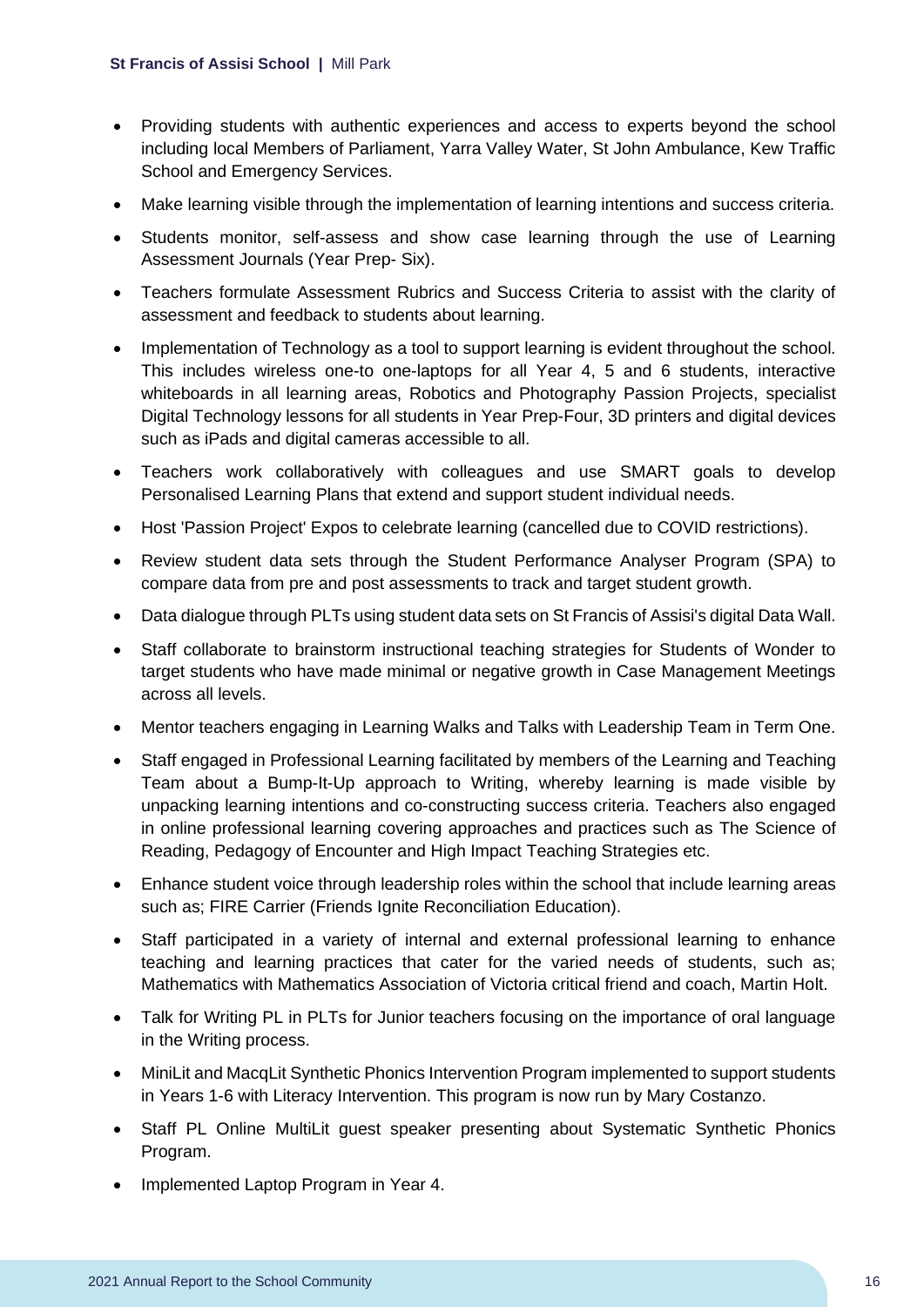- Increased capacity of Learning Support Officers to work with the identified Literacy and Numeracy needs of students with additional needs.
- Speech Pathologists, Occupational Therapists and an onsite School Counsellor employed by the school to assist with the identification and support of student needs.
- Fountas and Pinnel Benchmark Assessment Systems (BAS) are used to identify the instructional and independent reading levels of Years 3-6 students and document student progress through one-on-one formative and summative assessments.
- Horizons of Hope Framework accompanying the Australian Curriculum to ensure our school community engages in dialogue about the distinctive nature of learning and teaching, leading learning, and enhancing Catholic identify in our school.
- Student Home Learning Page used to roll out Home Learning Program throughout Terms 2 and 3 amidst the COVID-19 global pandemic.
- Student Writing work samples moderated in and across year levels to ensure consistency in assessment, reporting, learning and teaching.
- Teachers supported in PLTs by Leadership team to build professional capacity through data dialogue, planning, moderation, PLP writing and professional reads).
- Years 1 and 2 teachers engaged in Multi-lit PD in December (2 days) in preparation for the Year 1 and 2 rollout in 2022.
- TLC Team continued to work in collaboration with Lyn Sharratt and CEM staff to ensure school and system improvement.
- Extension opportunities for students in the area of Mathematics through APSMO, Maths Olympiad program.
- Prep-6 Maths Problem Solving on Monday afternoons.
- MultiLit Intervention Program implemented by intervention support teacher Mary Costanzo using both MiniLit and MacLit Programs for students in Years 1-6.
- LeST Literacy testing implemented for Years 1 and 2 at the beginning of each school year to measure individual students' ability to read sounds in isolation (without context).
- Mentor Teachers had the opportunity to further develop their Indigenous Perspectives pedagogy through the Wandana PL that was then presented to their teams.
- AITSL Teacher Self-Assessment Tool and Goal Setting to identify areas of improvement for pedagogical practice.
- ARM Reflecting on Pedagogical Practice/2022 Goal Setting Proforma and Pedagogical Reflection Meeting with LATT. Leadership Team then implemented and actioned many of the recommendations made by teachers during the ARM.
- Embedding Indigenous Perspectives into Classroom Practice Professional Learning with Dr Lakshmi Sharma.
- SILC Learning Team online Network Meetings with Dr Simon Breakspear.
- Teacher Observation Google Form enabling teachers to observe other teachers and volunteer to be observed to build collective capacity amongst colleagues.
- Google Community- Sharing Collective Success Google Current Page- teachers share pedagogical practice via Google Currents Page.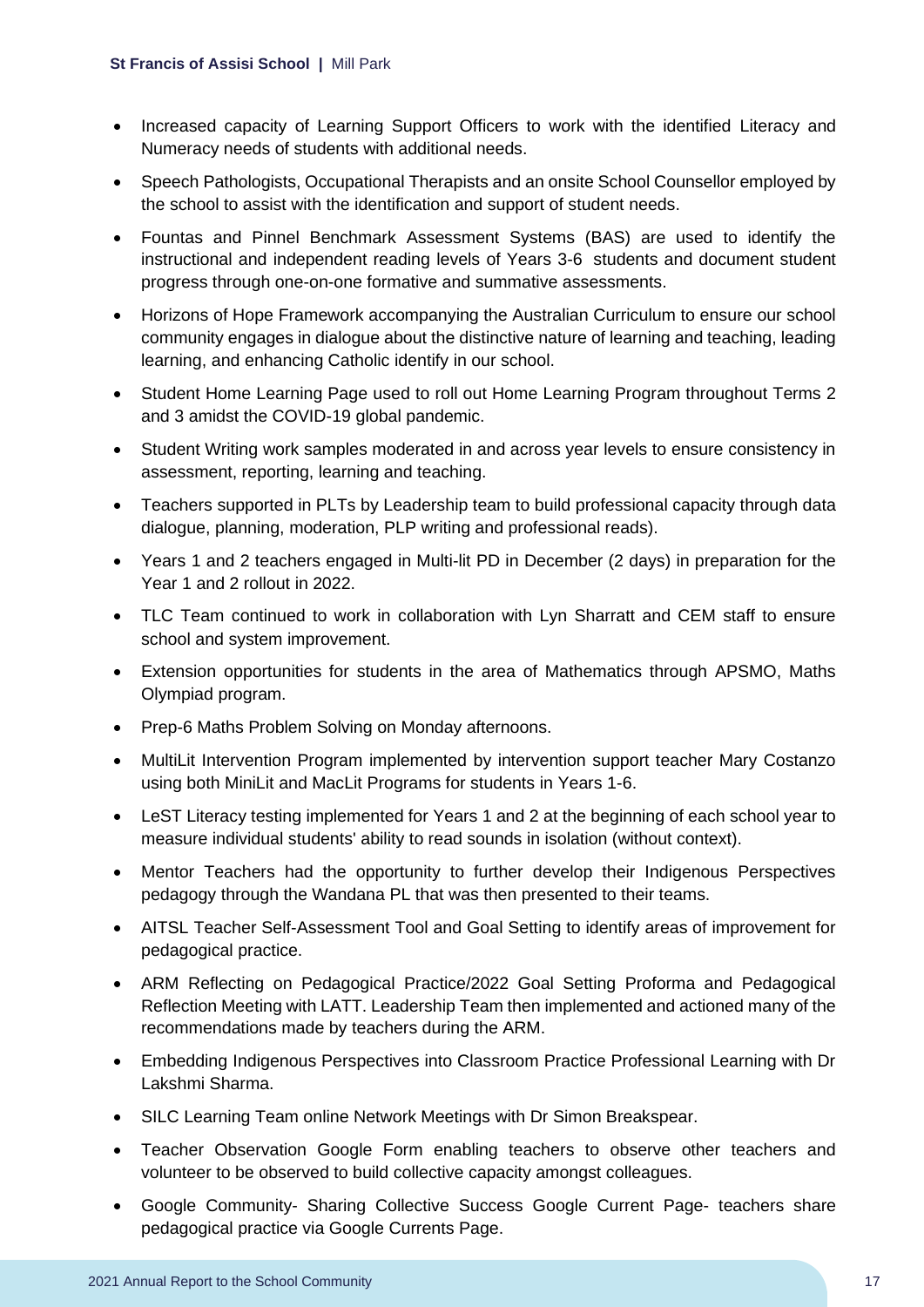• Celebrating Collective Success end of term Staff Meetings that provide teachers with a voice to share their Student of Wonder and strategies/approaches/techniques that worked in ensuring growth in student learning outcomes.

#### **STUDENT LEARNING OUTCOMES**

St Francis of Assisi students participate in the NAPLAN (National Assessment Program Literacy and Numeracy) tests conducted by the ACARA in Years 3 and 5. The 2021 results provide comparative data for Reading, Writing and Mathematics with reference to the national benchmarks. Due to the fact students did not sit NAPLAN in 2020 due to COVID-19 restrictions, growth cannot be measured between these two years (2020 and 2021).

The Year 3 NAPLAN minimum standards proportions for 2021 showed that at least 75% of students achieved above or at the minimum expected level in all areas (Reading, Writing, Spelling & Grammar and Numeracy.)

The Year 5 NAPLAN minimum standards proportions for 2021 showed that at least 75% of students achieved above or at the minimum expected level in all areas (Reading, Writing, Language Conventions and Numeracy.) In all areas, at Year 5 at least 37% of students or more scored above the expected level.

Positive growth trends were shown across Reading and Spelling & Grammar for the Year 5 cohort with trend maintaining consistency for Writing and Numeracy. It is expected that continuing to monitor student growth using individual effect sizes will continue to contribute to positive growth across all cohorts.

St Francis of Assisi is continuing to administer pre and post-assessments and Learning Framework in Learning Number Interviews in the area of Mathematics. In Writing, cold writes are used to inform writing pre-assessment which are marked against rubrics with postassessment data collected in Term Four. The implementation of synthetic phonics program InitiaLit is expected to support Literacy results in Years 3-6.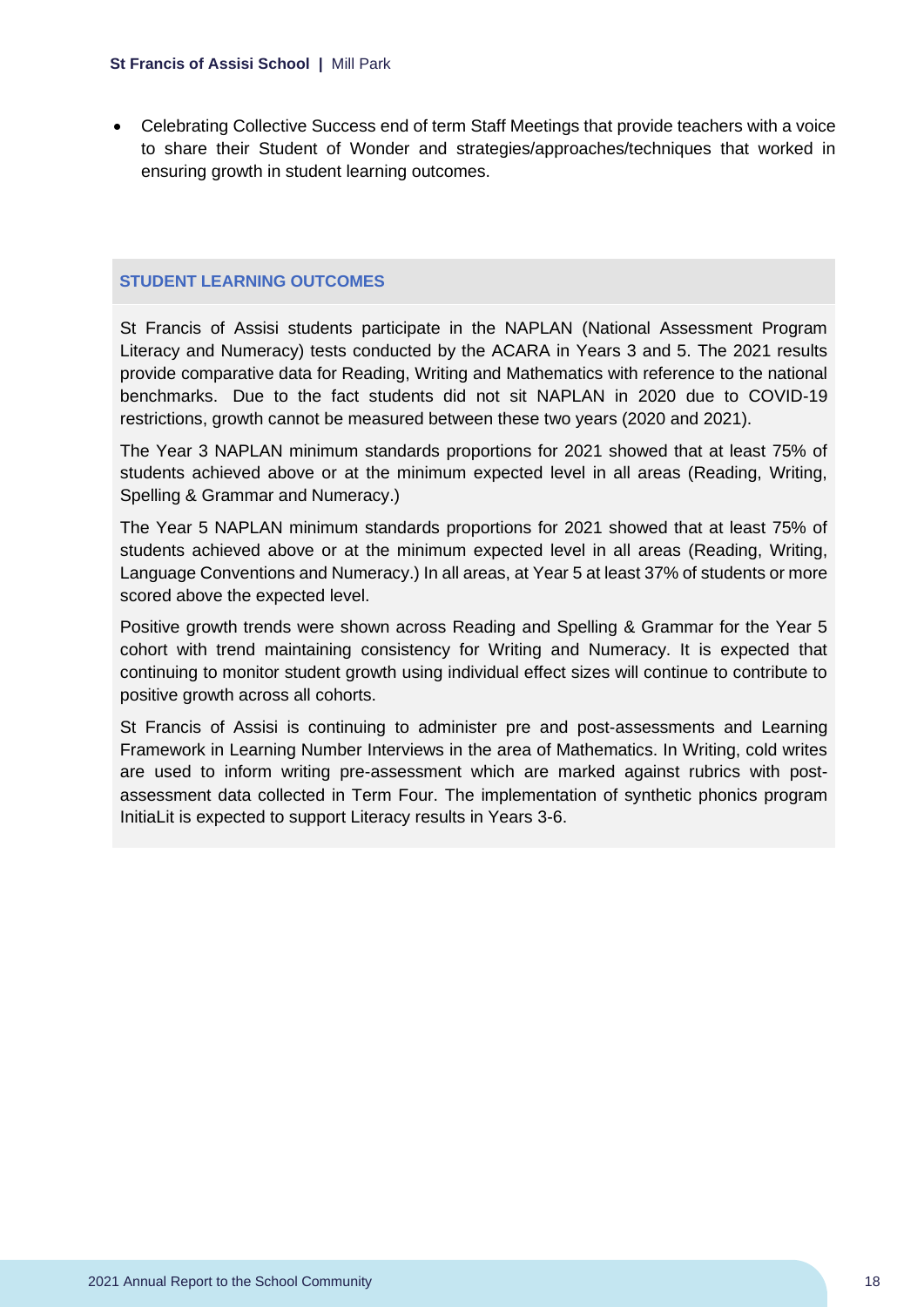| <b>NAPLAN TESTS</b>            | 2019<br>$\frac{0}{0}$ | 2020                         | $2019 - 2020$<br><b>Changes</b> | 2021<br>$\frac{0}{0}$ | $2020 - 2021$<br><b>Changes</b> |
|--------------------------------|-----------------------|------------------------------|---------------------------------|-----------------------|---------------------------------|
|                                |                       | $\star$                      | $\star$                         |                       | $\star$                         |
| YR 03 Grammar &<br>Punctuation | 98.7                  | -                            |                                 | 97.5                  |                                 |
| <b>YR 03 Numeracy</b>          | 99.3                  | $\overline{\phantom{0}}$     |                                 | 96.8                  |                                 |
| YR 03 Reading                  | 100.0                 | $\overline{\phantom{0}}$     | $\overline{\phantom{a}}$        | 100.0                 |                                 |
| <b>YR 03 Spelling</b>          | 99.3                  | $\qquad \qquad \blacksquare$ |                                 | 100.0                 |                                 |
| <b>YR 03 Writing</b>           | 100.0                 | $\qquad \qquad \blacksquare$ |                                 | 100.0                 |                                 |
| YR 05 Grammar &<br>Punctuation | 97.5                  | -                            |                                 | 96.8                  |                                 |
| <b>YR 05 Numeracy</b>          | 99.4                  | $\qquad \qquad \blacksquare$ |                                 | 99.3                  |                                 |
| <b>YR 05 Reading</b>           | 98.7                  | $\qquad \qquad \blacksquare$ |                                 | 100.0                 |                                 |
| <b>YR 05 Spelling</b>          | 100.0                 | $\qquad \qquad \blacksquare$ |                                 | 99.4                  |                                 |
| <b>YR 05 Writing</b>           | 99.4                  | -                            |                                 | 99.4                  |                                 |

#### **PROPORTION OF STUDENTS MEETING THE MINIMUM STANDARDS**

\* There are no NAPLAN results to report in 2020 as the Australian Government decided that due to the COVID-19 pandemic NAPLAN Assessments would not take place.

\*\* Data cannot be reported for this year as the number of students that sat the test was below 5 and the data has been suppressed for privacy reasons in accordance with the ACARA NAPLAN data reporting provisions.

\*\*\* No students sat the NAPLAN tests in this year level and in one or both of the relevant years.



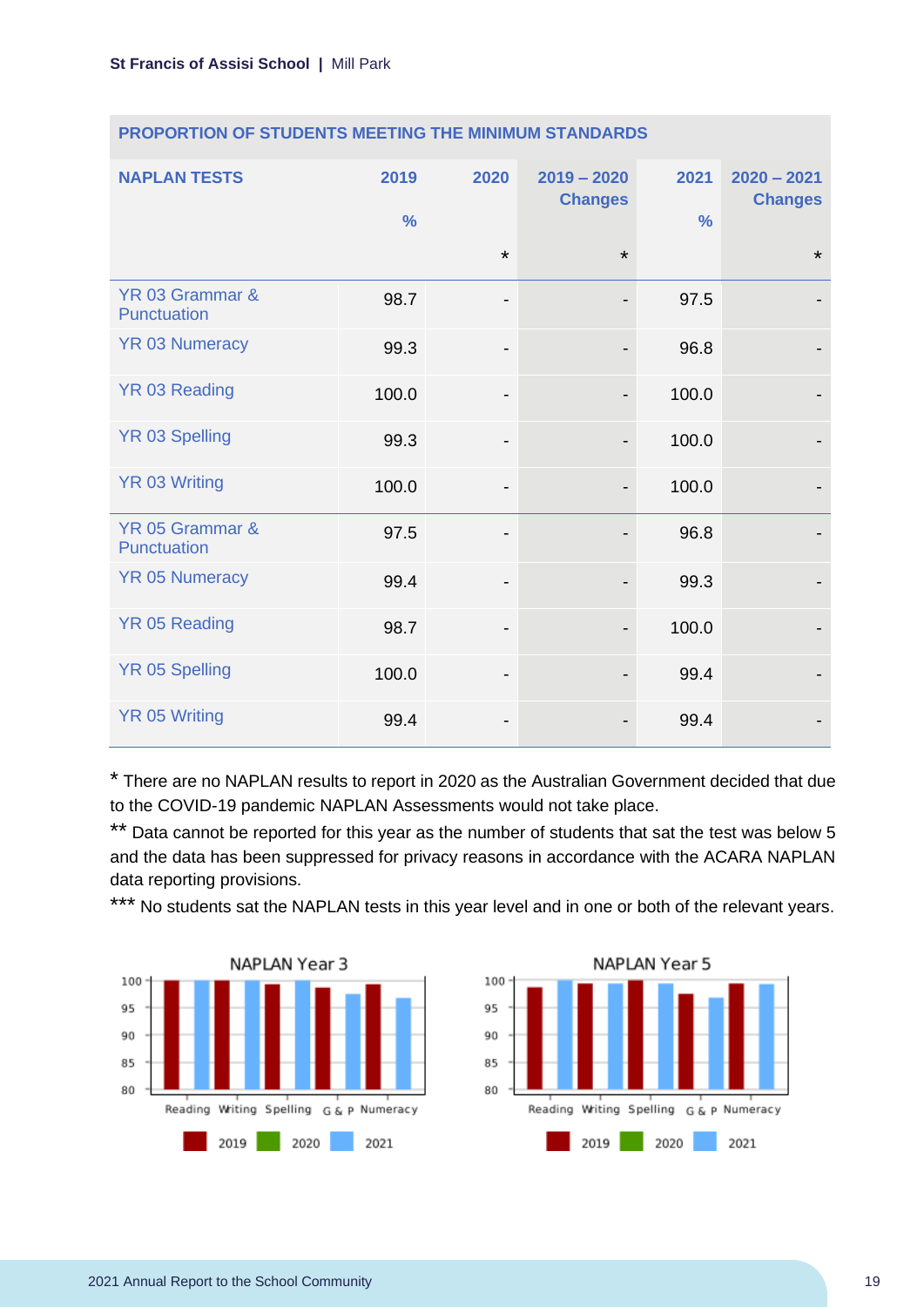# <span id="page-20-0"></span>**Student Wellbeing**

### **Goals & Intended Outcomes**

To build expertise of teachers to use informal and formal data to inform learning, teaching and support wellbeing of all.

• That data will be used to inform teaching, learning and wellbeing practices in the classroom.

### **Achievements**

Students who are happy, confident and able to establish and maintain meaningful relationships are better placed to achieve positive learning outcomes. As evident in our Vision Statement we are committed to the nurturing and development of the whole child. This incorporates all aspects including- physical, intellectual, moral, social, emotional and spiritual wellbeing.

The school implements a Social Skills Program called You Can Do It. This Social Skills program is used across all year levels and focuses on 'Five Keys to Life', which include Confidence, Persistence, Organisation, Resilience and Getting Along. We have also utilised additonal programs initiated in recent years, which have provided opportunities for students to interact and further develop positive social skills and coping strategies. These programs are facilitated by Learning Support Officers and Deputy Principals. These programs focus on Positive Psychology, Coping with Grief and Loss Social Skills Focus Groups, Growth Mindset and Turn Taking.

Student Wellbeing has continued to be a priority at St Francis of Assisi which has been reflected in the respectful relationships evident in our school. Our school is a secure, safe and friendly environment for all students to flourish.

- A Restorative Practices approach continues to be the focus for conflict resolution. This approach encompasses the use of a common language (questioning techniques) to encourage students to feel empathy towards each other, hence promoting connectedness towards their peers and restoring relationships after conflict.
- Ensuring all students are safe and supported, all staff members are trained accordingly in Asthma, Anaphylactic training, Mandatory Reporting, Level 2 First Aid Training and Emergency Management Procedures. All staff are trained in processes and procedures for evacuations; this is facilitated by Dynamiq- Emergency Management.
- Continue to reference the 'Be You' Framework as a guide to strengthen a whole school approach to building positive and respectful relationships with students.
- Continued awareness of Cyber Safety practices for students and parents.
- Students are motivated and further empowered by having a voice through the continuation of Student Leadership Positions and Programs.
- Within our School, the staff and students share a common understanding of positive social skills and appropriate classroom behaviour. This is highlighted through visual displays of Keys to Life and Rules, Rewards and Consequences in all learning areas.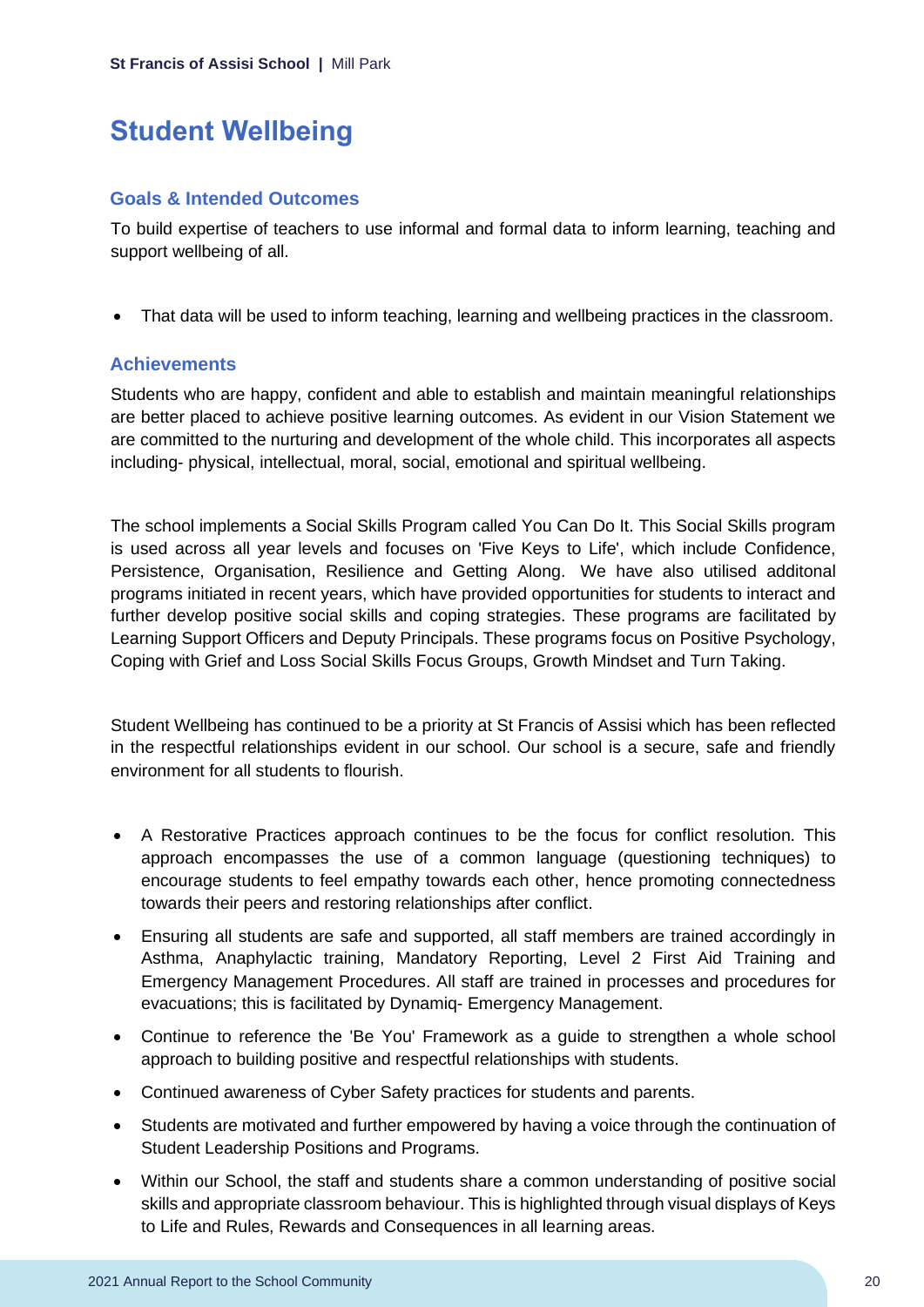- Staff are trained to use familiar and consistent language, which is used throughout the school. The consistent school wide approach has resulted in the children having a clear understanding of the school rules and expectations.
- Students with additional needs are catered for through Parent Support Group meetings, informal daily wellbeing walks, School Counsellor and the Seasons Program, as well as other Allied Health Professionals.
- At St Francis of Assisi, we offer a myriad of allied health services for families including counselling, occupational therapist, school counsellor and speech therapist.
- Learning Support Officers are assigned to specific classes with LSO working between two classes.
- Continue implementation of Year Level coaches to support with behaviour and academic needs of students.
- Student goal setting to include personal and social capabilities.
- Students are present and are active participants of Student/Teacher/Parent Interviews.
- Administration and collection of ACER Student Wellbeing Tool Data for Year 3-6 students.
- Implementation of Student Wellbeing Journals/Diaries including weekly wellbeing lessons and activities.

### **VALUE ADDED**

A list of curricular or extra-curricular activities.

- Camp in Year 5 & 6-Phillip Island and Manyung.
- Graduation activities for the final fortnight of Year 6.
- Incursions / Excursions planned and aligned with Units of Inquiry and Victorian Curriculum.
- Year Level Assemblies in Term 1- Terms 2, 3 and 4 cancelled due to COVID-19 restrictions.
- Dance/Drama performances and productions.
- Ballroom dancing for Year 4 and 6 students.
- Perceptual Motor skills Program (PMP) for Preps.
- School Choir Junior and Senior.
- Buddy system (Prep and Year 6/Year 1 and Year 5)
- Instrumental music program (Violin, guitar, drums, voice, keyboard).
- School band Junior/Middle/Senior.
- Lunchtime club- Relaxation areas introduced (Lego, Chess Club).
- Seasons Grief and Loss program.
- Passion Projects Kitchen Garden, Design, Performing Arts, Robotics, Visual Arts, Science, or Health & Fitness-Year 6 Program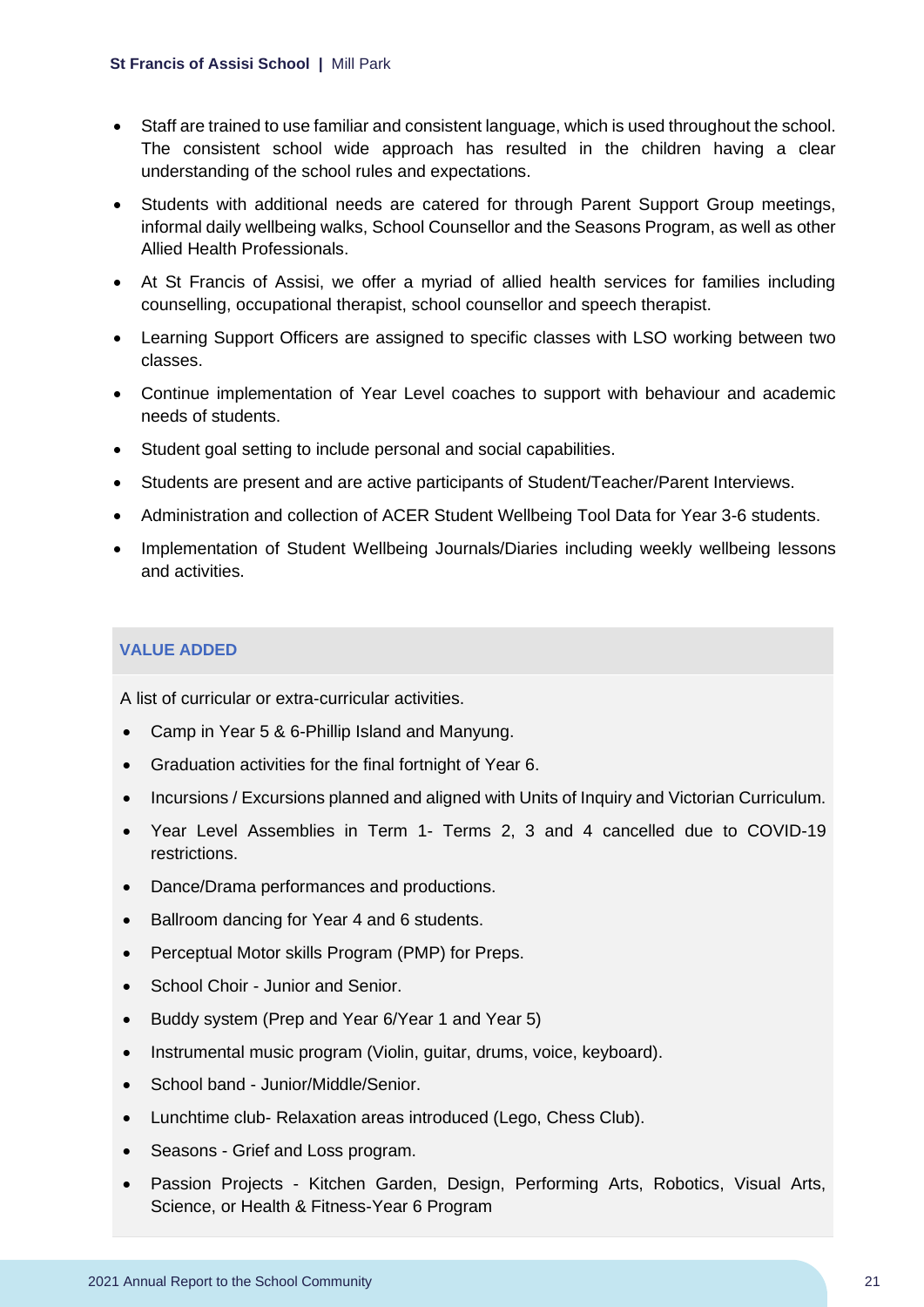- Visual Arts, Kitchen Garden, Robotics, STEM, Health and Fitness & Performing Arts- Year 5 Extra-Curricular Program with final elective in Sem 2 of Year 6.
- Bike Education.
- Building Billy Carts and Race Day as part of Creator Maker/STEM Passion Project for Year 5 and 6 students.
- Extra Curriculum Specialist classes- Italian/Japanese 5-6, Physical Education, Library, Art, Drama, Music, Digital Learning and Science.
- Sporting Events for students such as Basketball Tournaments, Regional Swimming, Hoop Time and Cross Country.
- Book Week Performance/Author Visits during Book Week.
- Athletics Carnival hosted off campus at Meadowglen Athletics track for Year Three-Six students. Parents are welcome to attend.
- Inter-school/ Intra-school sport program- Year 6 students.
- Inquiry-Based Learning Immersion Days.
- Harmony Week, Refugee Day, Reconciliation Week, International Women's Day, Earth Day.

Dress Up Days; Footy Day, Multicultural Day, 100 Days of Prep and Nursery Rhyme Day (Prep).

#### **STUDENT SATISFACTION**

The Data Snapshot from the Melbourne Archdiocese System & School Improvement Survey (MACSSIS) indicates that students are significantly satisfied with many areas of the school, particularly in the areas of School Belonging, Student Safety, Enabling Safety and Teacher/Student Relationships. This indicates that not only do students feel they are able to make friends, belong and learn in our school environment, but that the Catholic faith resonates with them and their school journey.

SFOA data exceeded the MACS average in all ten domains.

An area of focus for 2022, may be the expansion of student voice through offering students the opportunity to feel that they have a say and an impact on their school community. Furthermore, we aim to formalise our SRC and School Captain roles in order to provide more student voice and engagement. We have appointed Mindfull Aus to redefine our Wellbeing Program at SFOA starting with the pilot level of Year Six students.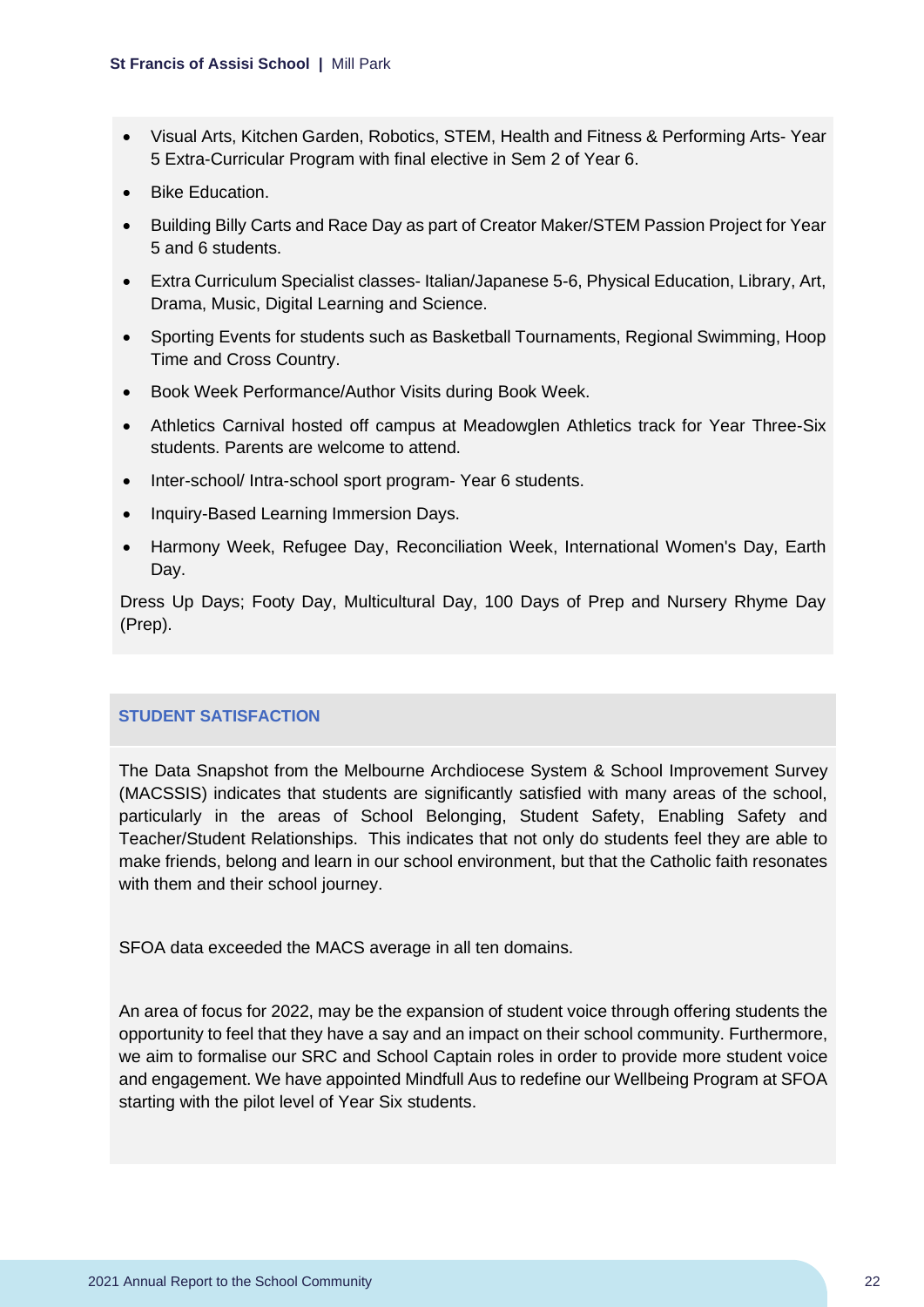#### **STUDENT ATTENDANCE**

Monitoring of school attendance enables identification of students at risk, as does the early implementation of intervention strategies. All school staff and parents/carers have a responsibility for the detection and assessment of the causes of school non-attendance. All members of the school community are expected to meet the requirements of attendance and work to the best of their ability to keep attendance for all students as close as possible to 100% attendance. As a school, we have a legal responsibility to record and monitor attendance and take appropriate actions to rectify problems of non- attendance. These actions are aligned with the School's Attendance Policy.

#### **AVERAGE STUDENT ATTENDANCE RATE BY YEAR LEVEL**

| <b>Y01</b>                 | 95.9% |
|----------------------------|-------|
| <b>Y02</b>                 | 96.4% |
| <b>Y03</b>                 | 97.3% |
| <b>Y04</b>                 | 96.2% |
| <b>Y05</b>                 | 97.3% |
| <b>Y06</b>                 | 96.1% |
| Overall average attendance | 96.6% |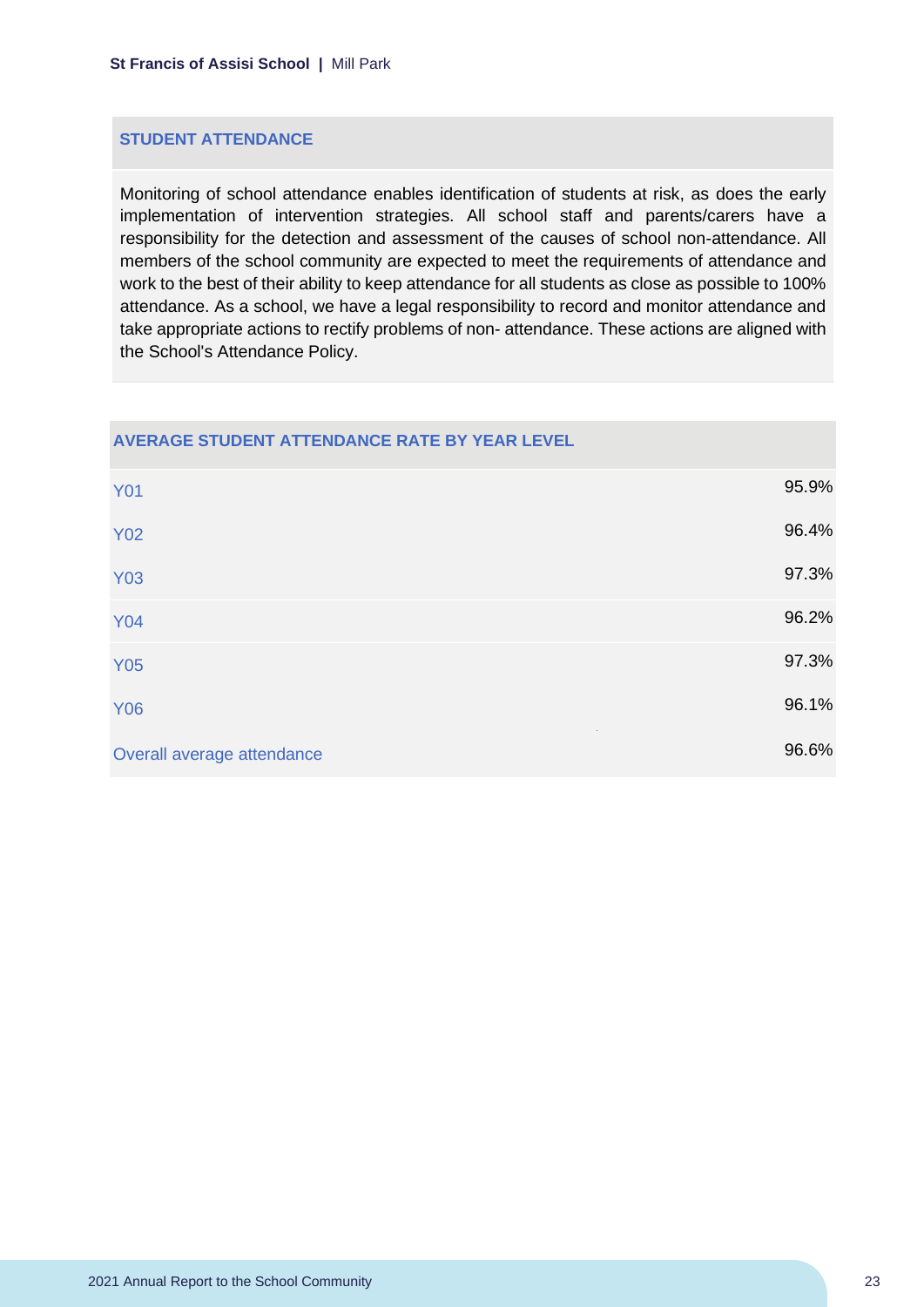# <span id="page-24-0"></span>**Child Safe Standards**

#### **Goals & Intended Outcomes**

• To reflect, review, evaluate and audit current policies and practices with regards to the Child Safe Standards.

### **Achievements**

- School Leadership in consultation with Staff and Leadership Team reviewed and modified all policies related to Child Safety such as Student Wellbeing Policy, eLearning Policy, Volunteers Policy, Working with Children Check Policy, Police Record Checks Policy, Child Safety and Reporting Obligations Policy.
- Formulation of Child Safety Policy.
- Revised and modified the school's Educational Philosophy to include our commitment to Child Safe Practices.
- Principal and Parish Priest completed a declaration of compliance towards Child Safe Standards.
- Principal and Parish Priest completed the Compliance Self-Assessment Tool and an Action Plan to address future needs in order to protect the safety and welfare of all children in our school.
- Key Leaders Principal, Deputy Principals and Student Wellbeing Leader renewed familiarity with Ministerial Order Number 870.
- Key Leadership completed the Child Safety Risk Register Assessment. The School developed an Action Plan around additional controls to be implemented and allocated key positions of responsibility.
- Audit, review and modify administrative role descriptions to include maintenance of Working with Children's Check Register, Police Check Register and Volunteer Register.
- Student Wellbeing Leader to maintain records of Staff Professional Development in the area of Mandatory Reporting Processes.
- Develop and display a flowchart highlighting the process to Child Safety and Reporting Obligations.
- Principal/Wellbeing Leader to facilitate staff meeting/s to reinforce the school's approach and commitment to Child Safety.
- Staff to sign 'Staff Code of Conduct'.
- Audit, review and modify 'Parent Code of Conduct'.
- Modify Deputy Principal/s role description to address the ongoing commitment to Child

Safety.

- Child Safety Policy and Code of Conduct developed in Child Friendly Language and presented at individual Year Level Assemblies facilitated by Wellbeing Leader, John Dwyer.
- Enlisted services of SafeSmart Solutions to manage record keeping and training portals related to child safety compliance (VRQA) requirements.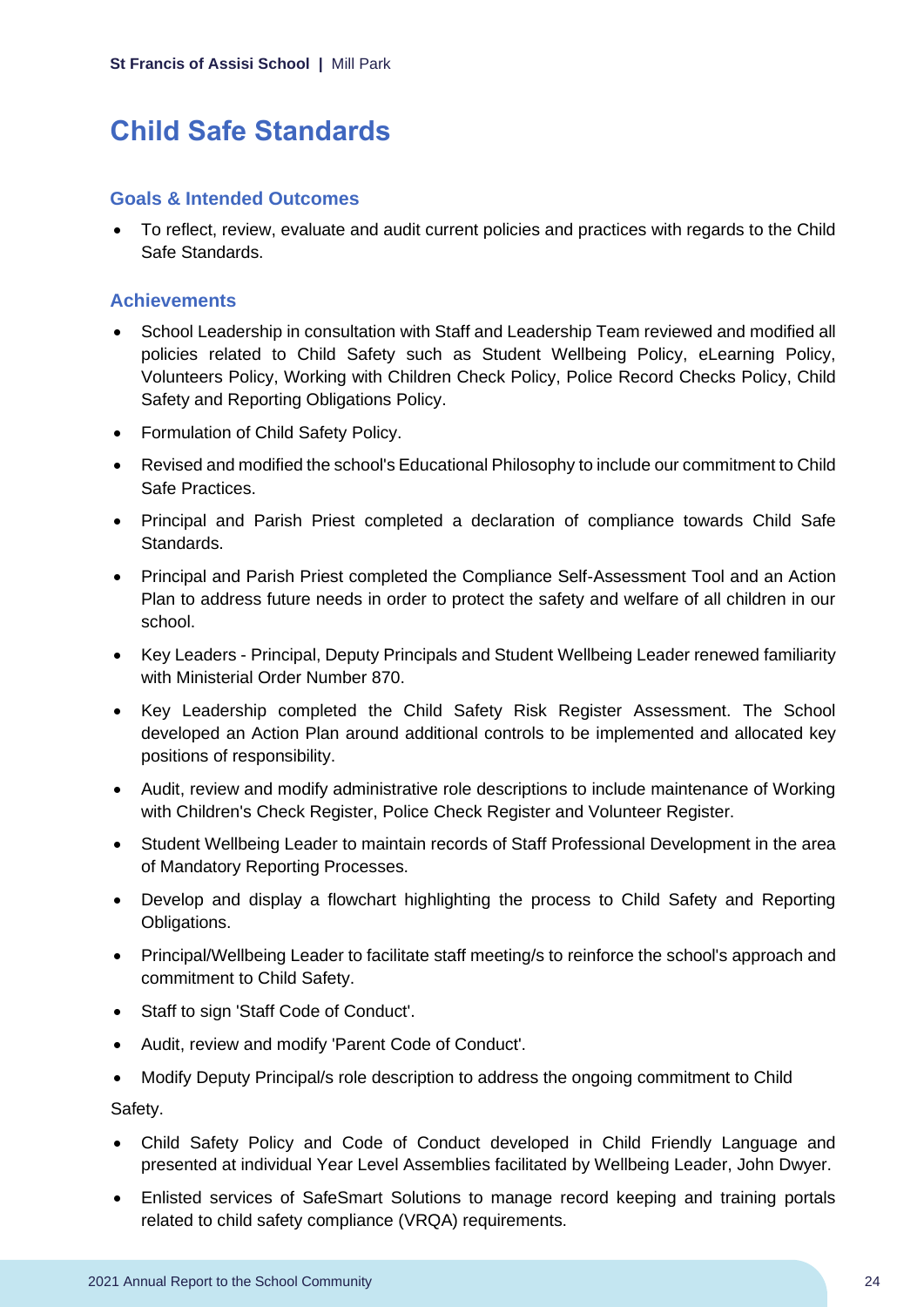- OH&S and Child Safety displays in Staff Room as point of reference of policies, procedures and protocols.
- Updated MACS Policies ensured consistently across all schools in the Melbourne Archdiocese.
- Updated Child Safety Practices, Policies and Protocols ensured that all staff are aware of universal expectations, guidelines and protocols.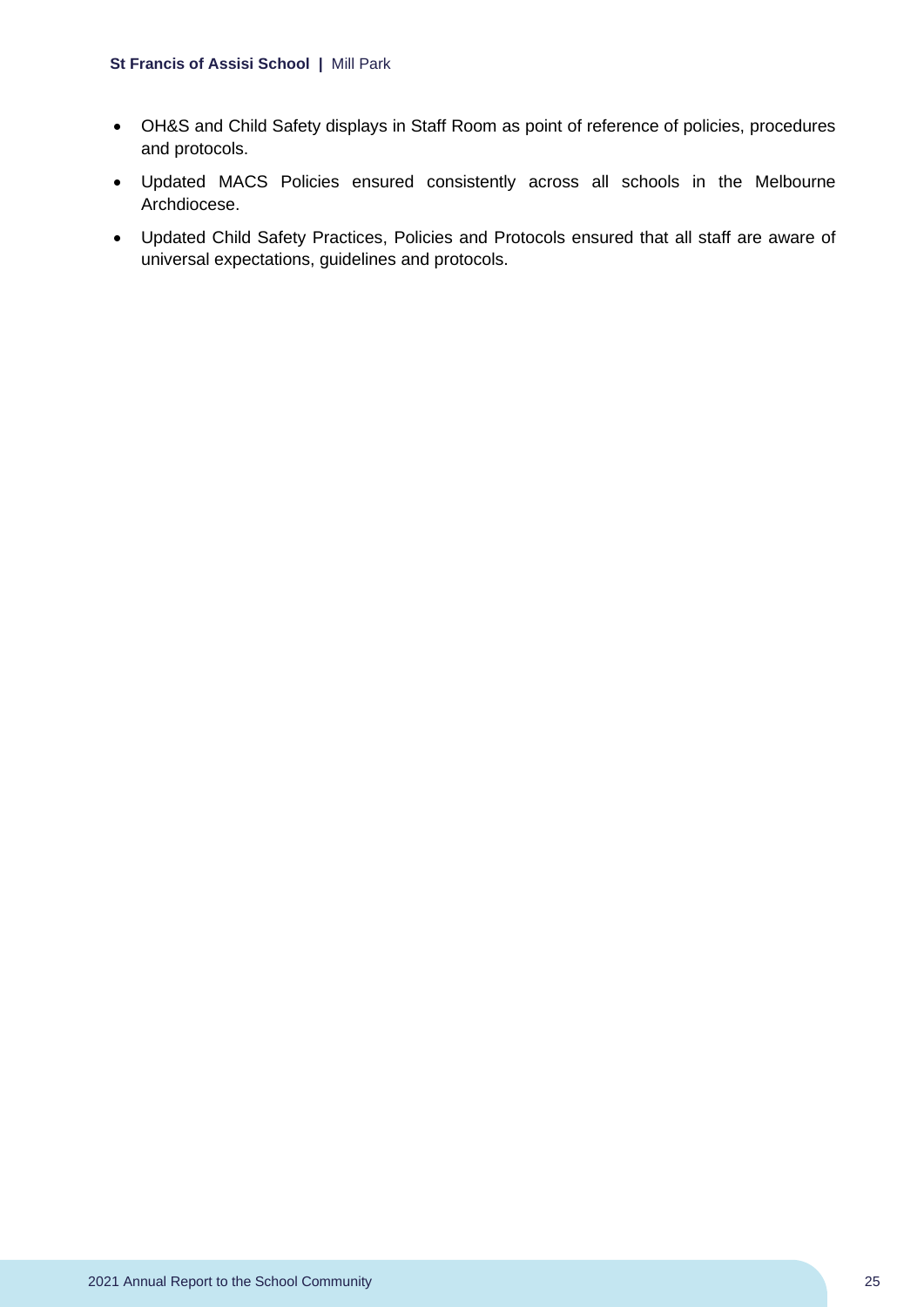# <span id="page-26-0"></span>**Leadership & Management**

### **Goals & Intended Outcomes**

To develop collaborative practices that build a strong professional learning culture focused on relationships.

• That professional growth, staff engagement and teamwork will improve.

### **Achievements**

- Build Leadership capacity through the implementation of Level Mentors.
- Revised Annual Review Meeting professional form to include reference to AITSL standards, reflection on pedagogical practice and future goal setting.
- Build supportive leadership in teams- Leaders present to facilitate planning meetings and support professional learning; for example, PLP Writing with Nicole Federico, facilitated termly Inquiry Planning with Christina Padula.
- Continue implementation of Year Level Coaches to support academic and behaviour needs of students.
- Provide extensive professional learning opportunities for teachers through School Closure, Staff Meetings and Professional Learning Meetings; for example MAV, Curriculum Mapping, Embedding Indigenous Perspectives into Classroom Practice, Synthetic Phonics, Pedagogy of Encounter and High Impact Teaching Strategies online Professional Development Workshops. These professional learning opportunities were facilitated by external presenters and members of the School Leadership Team.
- The Learning Collaborative Team leading change through level mentors, Learning Walks and Talks, Case Management Meetings to build collective capacity.
- AITSL Teacher Self-Assessment Tool and Goal Setting to identify areas of improvement for pedagogical practice.
- ARM Reflecting on Pedagogical Practice/2022 Goal Setting Proforma and Pedagogical Reflection Meeting with LATT. Leadership Team then implemented and actioned many of the recommendations made by teachers during the ARM.

### **EXPENDITURE AND TEACHER PARTICIPATION IN PROFESSIONAL LEARNING**

#### Description of Professional Learning undertaken in 2021

#### RELIGIOUS EDUCATION

- REL attended Regional Networks and Executive Team Meetings.
- Professional Learning Teams- Implementation of Religious Education Curriculum.

LEARNING AND TEACHING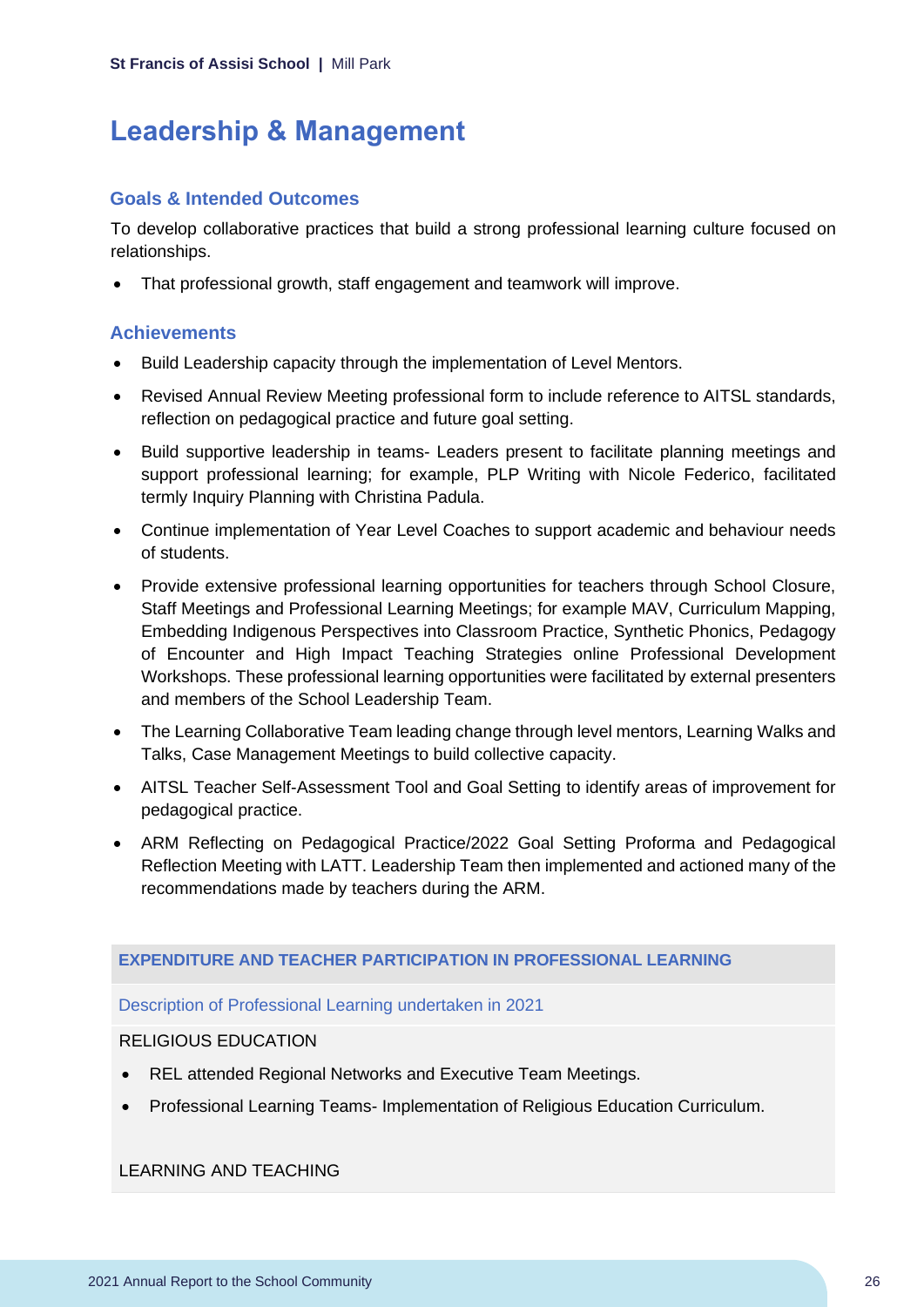- NCCD- Nationally Consistent Collection of Data: Introduce and implement processes to support students with additional needs.
- Work with The Learning Collaborative (TLC) setting up a focus team and attending professional Learning facilitated by Professor Lyn Sharratt.
- Professional learning for all staff in the area of Mathematics. We developed a partnership with the Mathematics Association of Victoria. Teachers had the opportunity to plan units of work with Martin Holt.
- SMART Spelling Workshops for new staff facilitated by Literacy Leader Jane Huy.
- Data Analysis- Student Performance Analyser- Using Data to drive Improvement- with school leadership team- data dialogue in PLTs.
- Weekly Professional Learning Team Meetings embedded as part of the school day with a focus on Literacy and Numeracy.
- Full Implementation of Victorian Curriculum- Staff Meeting Professional Learning and Curriculum Mapping.
- Art Teacher attended ZART Art Professional Learning.
- LOTE Teacher attended Zone Network Professional Learning.
- Library Teacher attended Zone Network Professional Learning.

#### WELLBEING

- Implementation of renewed 'You Can Do It'/Child Safety Framework.
- All staff participated in Asthma Management, Anaphylaxis training and CPR First Aid training.
- Student Wellbeing Leader attended Wellbeing Regional Networks.
- Child Safe Standards Professional Learning attended by Principal, Deputy Principals and Student Wellbeing Leaders.
- Worksafe/Wellbeing Committee established between Out of Hours School Care (OHSC) and St Francis of Assisi Leadership Team.

#### LEADERSHIP AND MANAGEMENT

- Learning and Teaching Leader, eLearning Leader, Learning Support Leader, Mathematics Leader and Literacy Leader attended Regional Networks.
- TLC- Familiarise ourselves with the 14 Parameters as part of The Learning Collaborative and use this as a framework to guide school improvement and the use of data.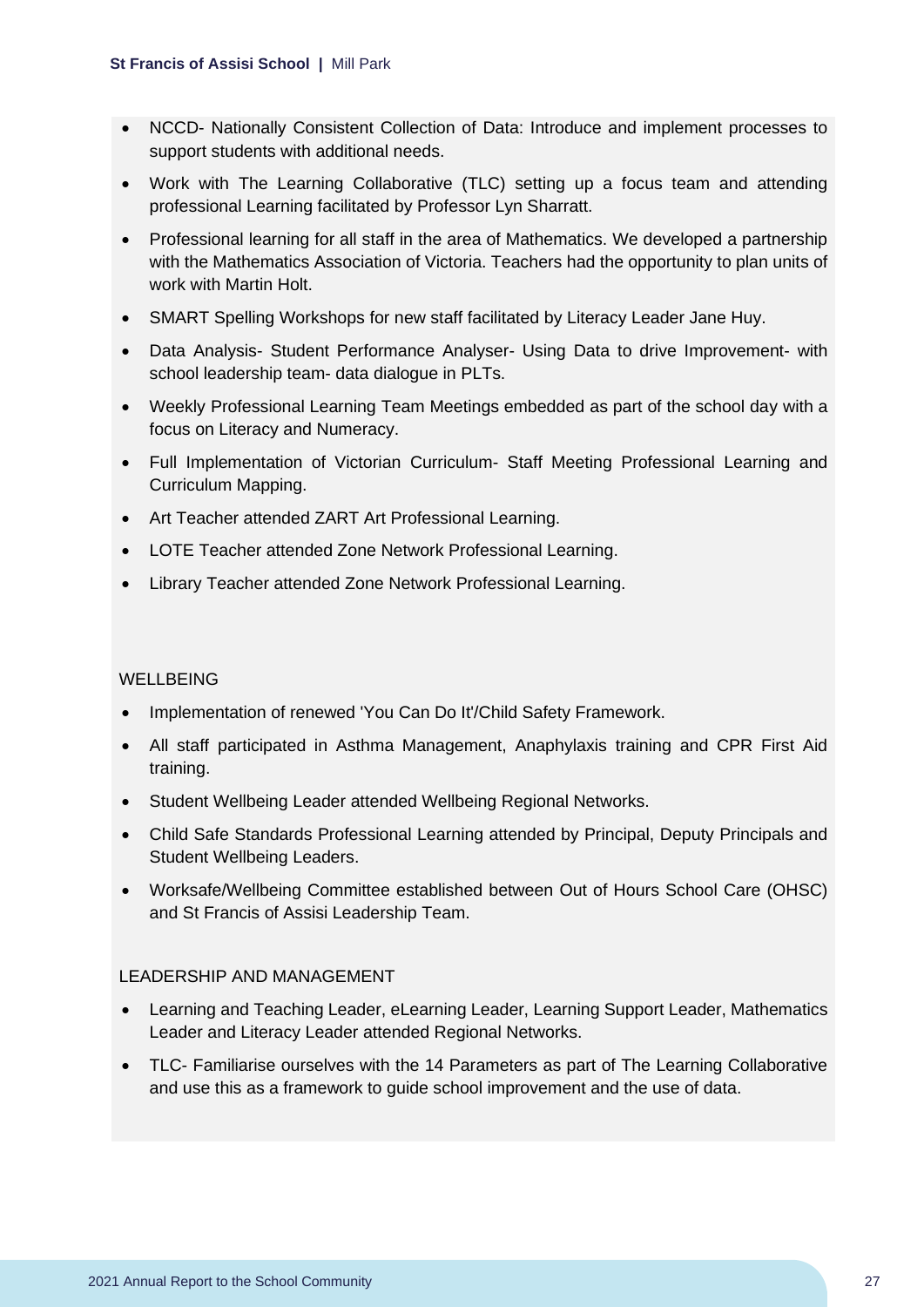| Number of teachers who participated in PL in 2021 | 137   |
|---------------------------------------------------|-------|
| Average expenditure per teacher for PL            | \$280 |

#### **TEACHER SATISFACTION**

The 2021 Data Snapshot from the Melbourne Archdiocese System & School Improvement Survey (MACSSIS) staff survey indicated that staff are overall satisfied with the social and learning climate of the school. Staff perceptions of the coherence of the school's improvement strategy is exceptionally strong, noting a 8% positive endorsement comparative to other Catholic schools. Teacher satisfaction exceeded the MACS average in 13 out of 14 domains. Collective Efficacy saw an 8% endorsement. Furthermore, we have maintained relative growth in the areas of Collaboration in Teams, Student Safety and Collaboration Around an Improvement Strategy. This can be attributed to consistent practices that have been implemented in the planning and delivery of the curriculum, also to increased communication and clarity into the practices and processes at SFOA through the use of Fact Sheets and Guidelines to supporting planning, delivery, and assessment processes at SFOA.

| <b>TEACHING STAFF ATTENDANCE RATE</b> |       |
|---------------------------------------|-------|
| <b>Teaching Staff Attendance Rate</b> | 79.2% |
|                                       |       |
| <b>ALL STAFF RETENTION RATE</b>       |       |
| <b>Staff Retention Rate</b>           | 94.1% |
|                                       |       |
| <b>TEACHER QUALIFICATIONS</b>         |       |
| <b>Doctorate</b>                      | 0.0%  |
| <b>Masters</b>                        | 18.2% |
| Graduate                              | 10.6% |
| <b>Graduate Certificate</b>           | 9.1%  |
| <b>Bachelor Degree</b>                | 81.8% |
| <b>Advanced Diploma</b>               | 19.7% |
| <b>No Qualifications Listed</b>       | 6.1%  |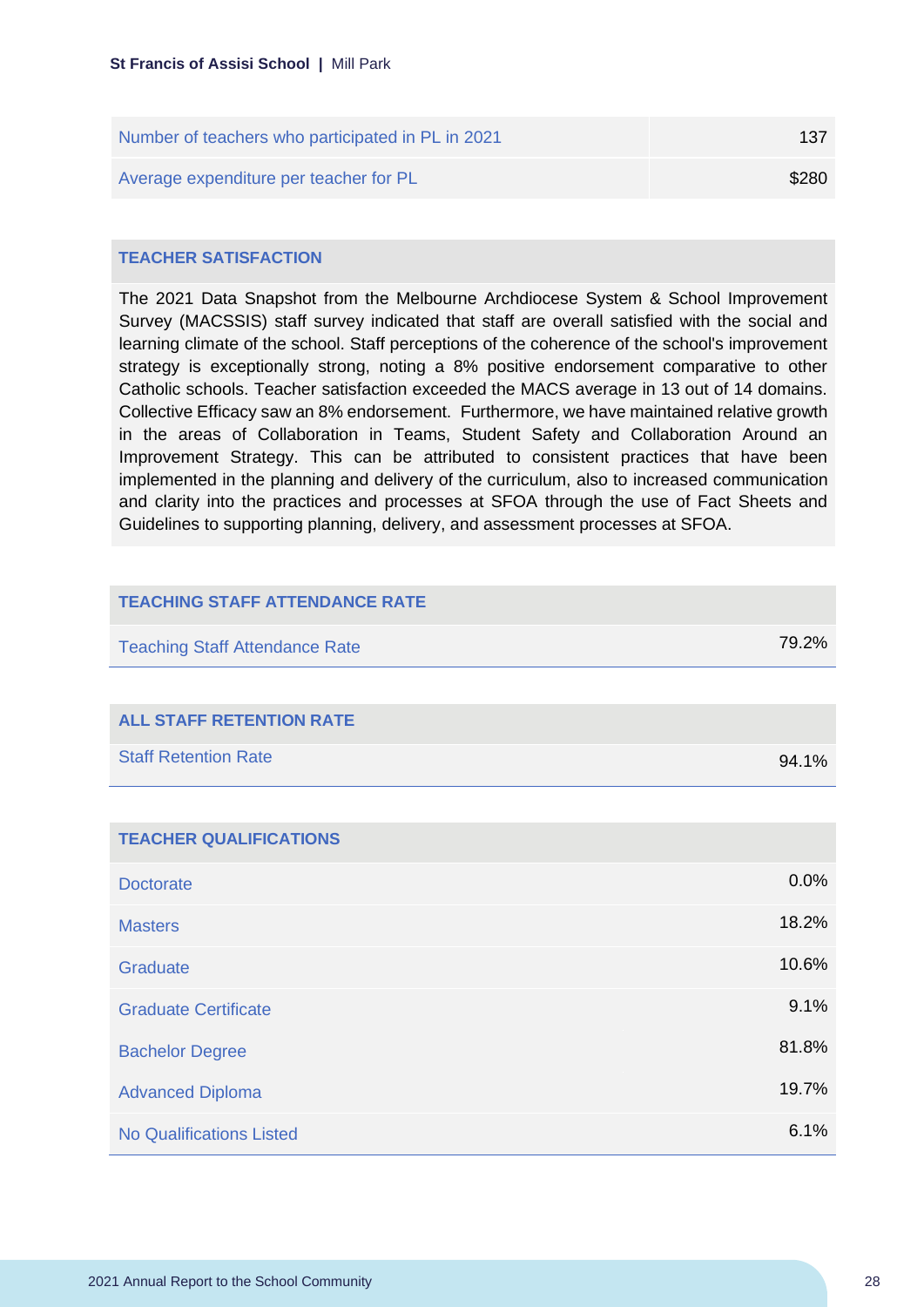| <b>STAFF COMPOSITION</b>                     |      |
|----------------------------------------------|------|
| <b>Principal Class (Headcount)</b>           | 3.0  |
| <b>Teaching Staff (Headcount)</b>            | 82.0 |
| <b>Teaching Staff (FTE)</b>                  | 66.1 |
| Non-Teaching Staff (Headcount)               | 49.0 |
| Non-Teaching Staff (FTE)                     | 43.2 |
| <b>Indigenous Teaching Staff (Headcount)</b> | 0.0  |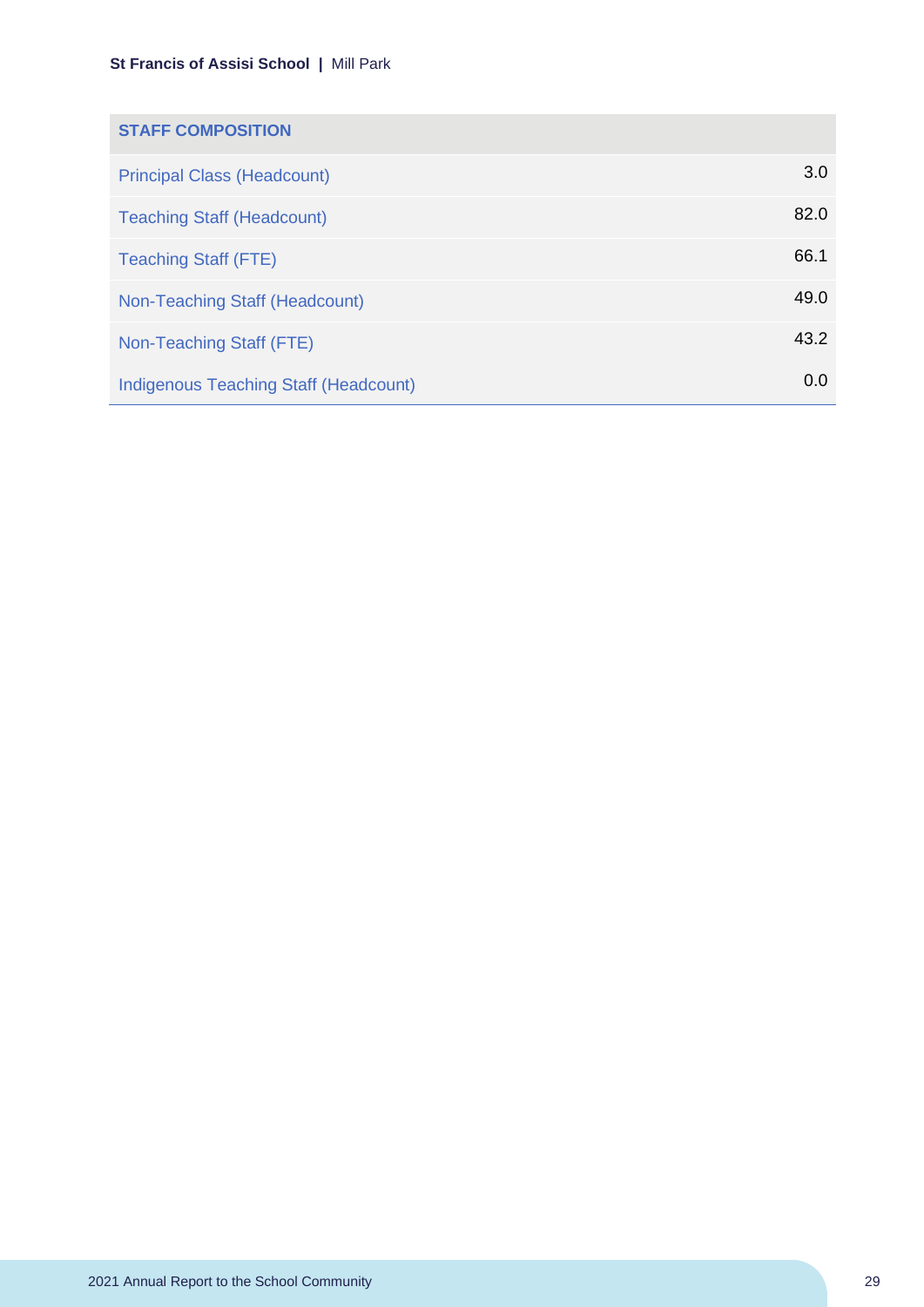# <span id="page-30-0"></span>**School Community**

### **Goals & Intended Outcomes**

To develop collaborative practices that build a strong professional learning culture focused on relationships.

• That staff, parents and students work in partnerships to enhance learning for all.

### **Achievements**

St Francis of Assisi recognises the importance of each and every member of its School and Parish Community. This notion is a crucial element to school and system improvement as stated and evident through Lyn Sharrat's 14 Parameters. Parameter 12 refers to Parental and Community Involvement and in 2021, our partnerships with our school community were strengthened due to the Home Learning process. We value our members' contribution to the life of the school and acknowledge how they contribute to the enhancement of student learning and curriculum implementation. We live our school vision through the variety of involvement opportunities we offer. We come together in a variety of ways- to celebrate learning and share in faith.

The Parents' Association provides financial support through wonderful fundraising initiatives such as Hot Food Days, Mother's Day and Father's Day Stalls, Graduation Bears for Year Six students and Family Portrait Photos. We are grateful to all of our generous volunteers who support this association. The benefits provided for our students are invaluable.

- Sacramental preparation evenings for students and parents.
- Passion Play Performance by Year 6 students on Good Friday for Parish Mass.
- Level masses involving students and parents.
- Parishioners and teachers support catechist classes.
- Fundraising for various charities, particularly St Vinnie's and Caritas.
- Prep Orientation Parent Information Sessions.
- Dedicated New Arrivals Teacher to welcome migrant and refugee families into the school community.
- Guest speakers from the Parish to address student questions and learning.
- Celebrating Reconciliation, Eucharist and Confirmation as a community.
- Year level assemblies celebrating student achievement and learning (awards, birthdays, learning).
- Parent Support Meetings.
- Classroom helpers program offered in Literacy and Mathematics.
- Open Days provided for new families to visit the school. Tours conducted by Year 6 students and staff members.
- Christmas Concert for Years Prep -2- cancelled due to COVID-19 restrictions.
- Wonder of Living (family-orientated, value-based program) Information Evening for Grade Five and Six students and families- cancelled due to COVID-19 restrictions.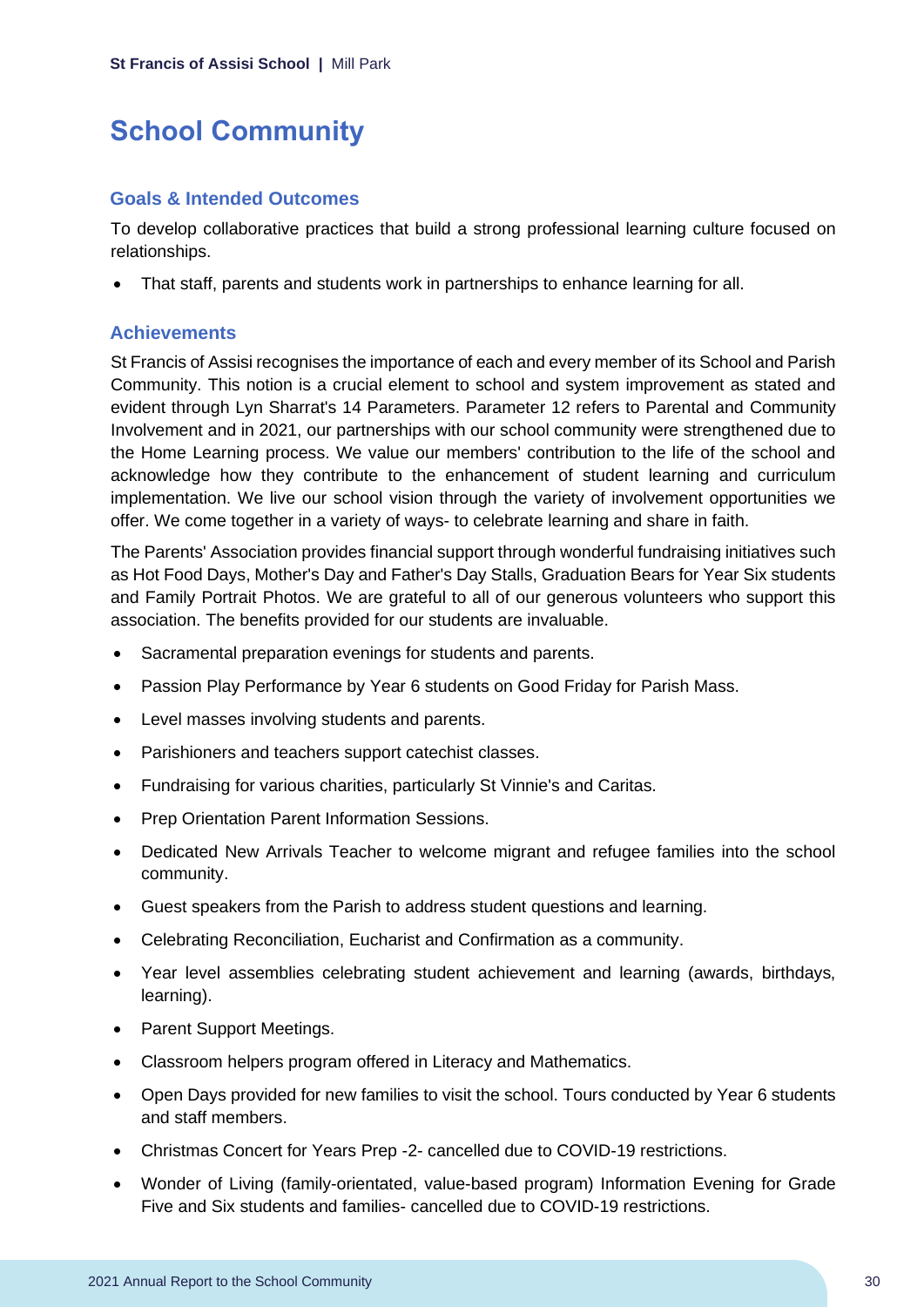- Parent information sessions about Building Resilience in students facilitated by John Dwyer.
- Year 4 Ballroom Dancing with a family Basket Supper at the conclusion of the session.- Cancelled due to COVID-19 restrictions.
- Year 6 Graduation lunch in the hall.
- Excursions / Incursions took place to support learning.
- Working bees.
- Walkathon- raising money for the school community.
- Parish and School Fair and Feast Day- celebrations in 2021 were cancelled due to COVID-19 restrictions.
- Bright Sparks Stables Kindergarten/Prep Transition Program- working in partnership with the Stables Kindergarten. Weekly Literacy and Mathematics lessons with 4-year-old kindergarten students.
- Father's Day Breakfast
- Mother's Day Breakfast
- Parish and School-run activities (Hot Food Days, Mother's and Father's Day stalls).
- On site uniform shop.
- Involvement in community events:
- 1. Premiers Reading Challenge.
- 2. St Vincent de Paul Christmas Appeal.
- Communication:
- 1. Information nights with guest speakers.
- 2. Student learning is communicated via Parent/Teacher/Student interviews and formal written reports- twice yearly. Reports were accessible via Compass in both Semester One and Two.
- 3. Student Home Learning Page- Home Learning was updated and uploaded to this page each Saturday at 5pm for the coming week. Printed copies of the Worksheet Learning Packs that accompanied the Home Learning were available in the School Office weekly.
- 4. Compass alerts and notifications to families- app alerts and email generated also.
- 5. Learning Assessment Journals are viewed by parents in order to provide ongoing feedback about student learning in Terms 2, 3 and 4.
- 6. Weekly newsletter / flyer.
- 7. Email and website access to newsletter and other relevant documents.
- 8. Updated school website.
- 9. Promotion of school through advertising in local newspapers.
- 10. Roadside noticeboard.
- 11. The production of an enrolment package and promotional flyers.

•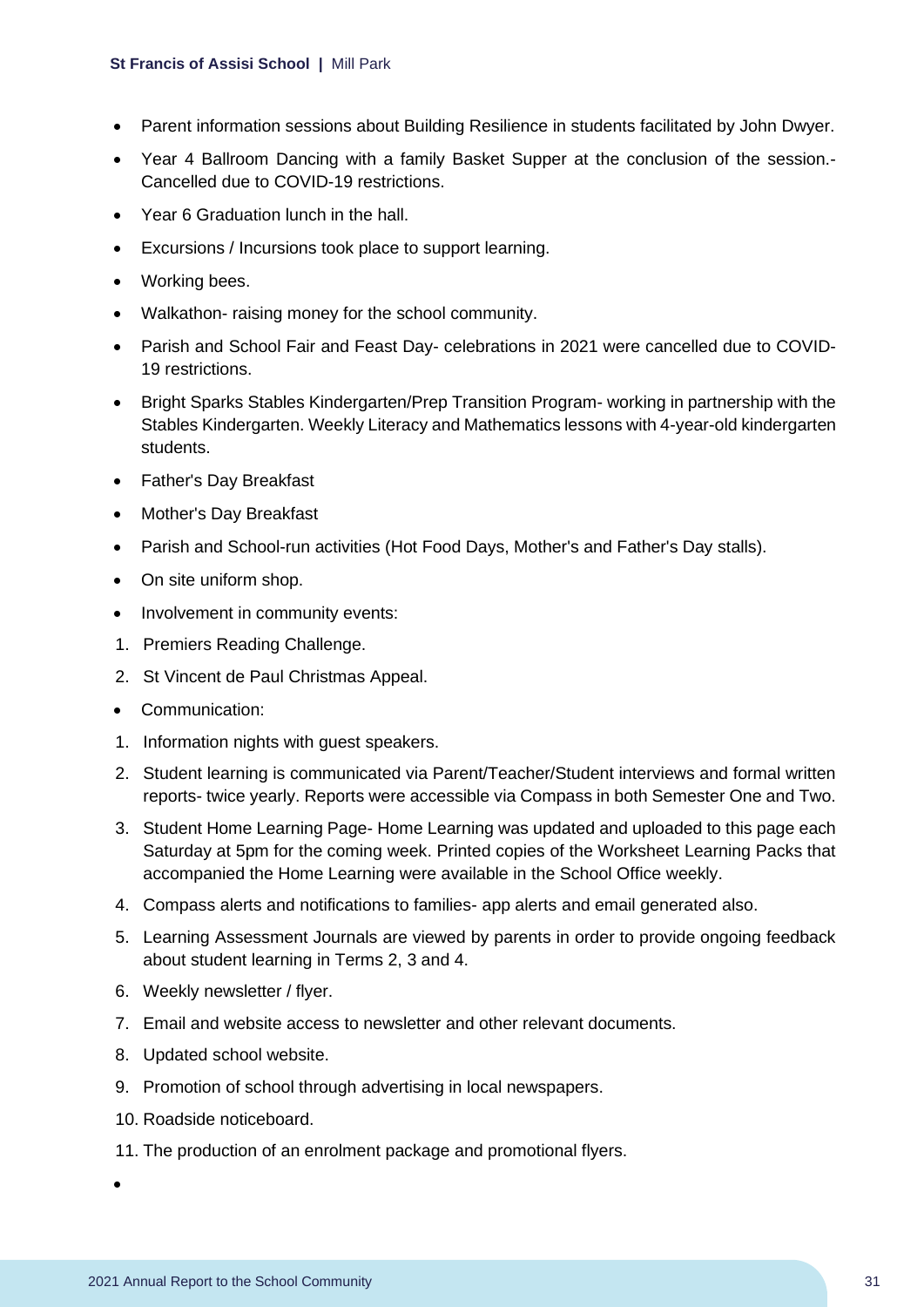#### **PARENT SATISFACTION**

The school actively encourages and solicits community input and expressions of satisfaction and/or concern. School Improvement Surveys are used as a tool to gauge parent opinion in the area of Family Satisfaction of the school. The analysis of this data is reflected through the development of our Annual Action Plan.

dFamily satisfaction at St Francis either matched or far exceeded the MACS average. School Fit exceeded the MACS average by 14%, as did School Climate by 7% and Communication by 9%. Communication was endorsed positively by our school families who indicated that the quality, timeliness and frequency of information was well disseminated. This is in part due to the continued use of the Compass App which informs parents of events within the school, as well as teaching and learning foci. Parent/Teacher/Student Interviews, Learning Assessment Journals, Parent Support Group Meetings and Summary Reports also attribute to building collective efficacy and strengthens school-family partnerships.

School Fit indicated a positive trend from 84% in 2019 to 90% in 2021. As did Student Safety from 73% in 2019 to 81% in 2021.

Furthermore, we were also able to gauge parent satisfaction and engagement throughout the process of Remote Learning via Google Form Surveys to ensure parent voice and empowerment.